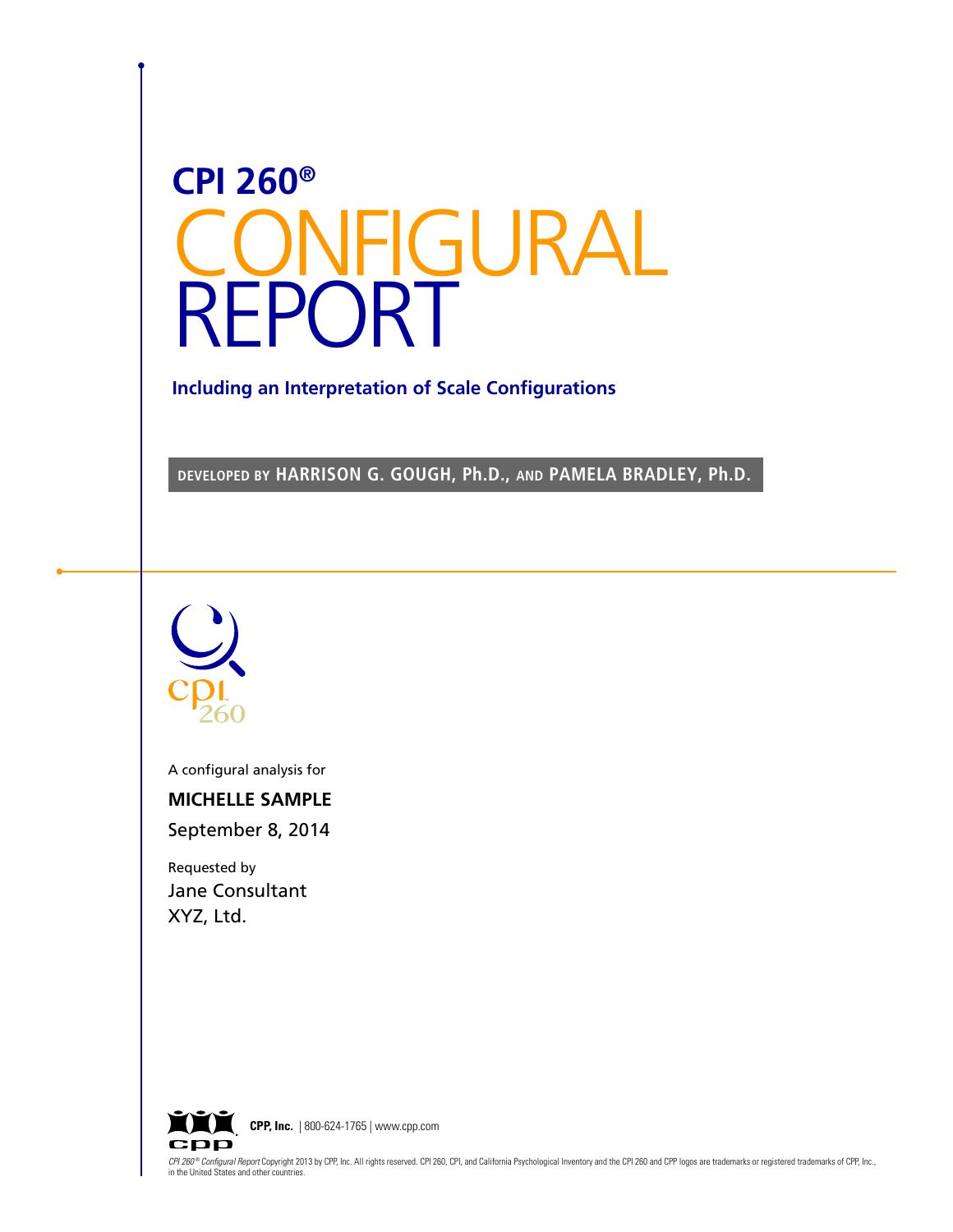# **INTRODUCT** PLE<br>LE<br>ION

The CPI 260<sup>®</sup> Configural Report is intended for use by psychologists and others qualified to administer and interpret multivariate instruments. These qualifications include a knowledge Page 2<br>CPI 260® CONFIGURAL REPORT<br>by psychologists and others qualified to<br>These qualifications include a knowledge of basic psychometrics, supervised experience in the interpretation of personality assessment data, and familiarity with major sources of information on the *California Psychological Inventory™* ( ™). Among these sources may be mentioned the *CPI ™ Manual, third edition* U<br><sup>»</sup> Co<br>ind<br>cho<br>CPI (Gough & Bradley, 1996/2002), *CPI 260 ® Manual* (Gough & Bradley, 2005), *CPI 260 ® Client*  The CPI 260® Configural Report is intended for use by psychologists and others qualified<br>administer and interpret multivariate instruments. These qualifications include a knowle<br>of basic psychometrics, supervised experienc *Leaders User's Guide* (Manoogian, 2002/2005), *CPI 260 ® Coaching Report for Leaders Advanced Guide for Interpretation* (Manoogian, 2006), and *A Practical Guide to CPI ™ I*<br>*Interpretation, 1996/2002), CPI 260® Manua.*<br>*Feedback Report Guide for Interpretation (Devi<br>Leaders User's Guide (Manoogian, 2002/2005),<br>Advanced Guide for Interpretation (Manoogian<br>Interpretation, third edition (McA* Advanced Guide for Interpretation (Manoogian, 2006), and A<br>Interpretation, third edition (McAllister, 1996).<br>This report has six sections as follows:<br>Part I – An evaluation of the reliability of the protocol<br>Part II – Clas *Practical G*<br>Realization **POSE THE SAMPLE**<br> **POSE THE TRANCE CONFIGURAL REP.**<br> **POSE THE CPI 260° Configural Report is intended for use by psychologists and others qualified<br>
dedininisties and temperat multivariate instruments. These qualification** 

- Part I An evaluation of the reliability of the protocol
- This report has six sections as follows:<br>
Part I An evaluation of the reliability of the protocol<br>
Part II Classification of the client's Lifestyle and Level<br>
Part III Profiles of the 20 folk scales, based on gender-<br>
Part
- Part III Profiles of the 20 folk scales, based on gender-specific and total norms
- 
- Part V Examination of 80 configurations of CPI 260 scales for presence or absence in the e protocol<br>and Level of Self-Realization<br>n gender-specific and total norms<br>260 scales<br>CPI 260 scales for presence or absence in the client's protocol
- Part VI A Q-sort array of 50 interpersonal attributions to predict how an informed observer Part V Examination of 80 configuration<br>client's protocol<br>Part VI A Q-sort array of 50 interperson<br>would describe the respondent<br>PART I

# client's protocol<br>Part VI A Q-sort array of 50 interpersonal attribu<br>would describe the respondent<br>PART I<br>RELIABILITY OF THE PROTOCO wou<br>PART |<br>RELIAB|<br>The client's Id describe the respondent<br>ILITY OF THE PROTOCOL<br>CPI 260 responses have been screened for four conditions that can have a

negative effect on reliability: (1) too many items left blank, (2) an overly favorable pattern of responses, (3) an unduly self-critical pattern of responses, and (4) too many atypical and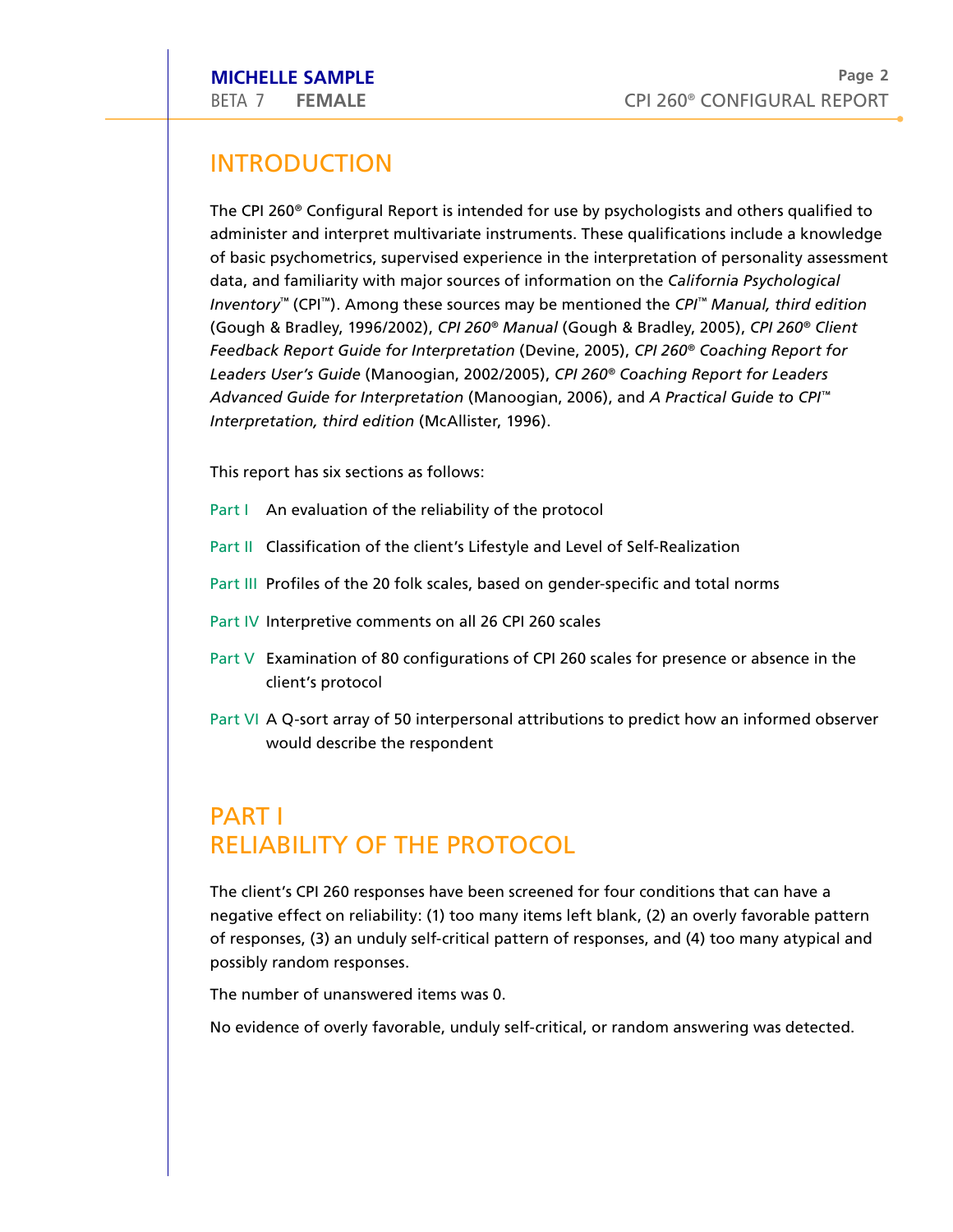## **PART II** E SAMPLE<br>
FEMALE

CH<br>
FICATION FOR LIFESTYLE AND **AMP**<br>MAL<br>AT MICHELLE SAMPLE<br>BETA 7 FEMALE<br>PART II<br>CLASSIFICATION FOR LIFESTY<br>LEVEL OF SELF-REALIZATION \_\_<br>\_IFI<br>AT **ASSIFICATION FOR LIFESTYLE ANTASSIFICATION FOR LIFESTYLE ANTASSIFICATION**<br>Iyses of both early and current versions of the CPI erlying the totality of scores, namely:<br>Toward others and the shared interpersonal world

**VEL OF SELF-REALIZATION**<br>Iyses of both early and current versions of th<br>erlying the totality of scores, namely:<br>Toward others and the shared interpersonal<br>Toward societal values and the rules of living Analyses of both early and current versions of the CPI have identified three basic orientations CPI have identified three basic orientations underlying the totality of scores, namely: Analyses of both early and current versions of the CPI have<br>underlying the totality of scores, namely:<br>1. Toward others and the shared interpersonal world<br>2. Toward societal values and the rules of living<br>3. Toward self an

- 1. Toward others and the shared interpersonal world
- 2. Toward societal values and the rules of living
- 

Each of these dimensions is assessed by a scale, or vector, that is uncorrelated with the other two. Considered together, these three vectors define a theoretical model of personality oward others and the shared interpersonal world<br>oward societal values and the rules of living<br>oward self and one's own degree of self-actualization<br>of these dimensions is assessed by a scale, or vector, that is uncorrelate structure, called the three-vector or cuboid model because of its geometric form. **PART II**<br> **ALPHAT (IMPLEME)** CPI 260° CONFIGURAL REPO<br> **PART II**<br> **CLASSIFICATION FOR LIFESTYLE AND**<br> **Analyses of both early and current versions of the CPI have identified three basic orienta**<br>
Interpersion of the stali Passim Passide CONFIGURAL REPO<br>
They CONFIGURAL REPO<br>
They almodel of personality<br>
geometric form.<br>
Followed, and extraversive<br>
orientation at the other<br>
ng, rule-doubting<br>
tation at the other.<br>
Les or ways of living:<br>
Com CPI 260<sup>®</sup> CONFIGURAL F<br> **STYLE AND**<br>
ON<br>
ons of the CPI have identified three basic orie<br>
considers and world<br>
of living<br>
f self-actualization<br>
a scale, or vector, that is uncorrelated with the<br>
ectors define a theoretica

**Vector 1** (v.1) assesses a continuum going from a participative, involved, and extraversive orientation at one pole, to a detached, internal, and introversive orientation at the other.

**Vector 2** (v.2) assesses a continuum going from a norm-questioning, rule-doubting orientation at one pole, to a norm-accepting, rule-favoring orientation at the other.

Bivariate classification of scores on v.1 and v.2 defines four lifestyles or ways of living:

rules. *Alphas* step forward, take part, and do not hesitate to act. rules are proper and should be obeyed. They are ambitious, goal-directed, strong in leadership potential, and well-organized. **BETA 7 FEMALE SAMPLE**<br> **BETA 7 FEMALE**<br> **BETAT II**<br> **CPIZENT CASTEFICATION FOR LIFESTYLE AND**<br> **CLUSSEFICATION FOR LIFESTYLE AND**<br> **Analyses of both early and current versions of the CPI have identified three basic orient** Page<br>
CONFIGURAL REPORT<br>
ONFIGURAL REPORT<br>
Originality<br>
Solventiation at the other.<br>
They and extraversive<br>
entation at the other.<br>
They doubting<br>
on at the other.<br>
Fortable with social<br>
solventiat social<br>
ected, strong in Page:<br>
CONFIGURAL REPORT<br>
ONFIGURAL REPORT<br>
orrelated with the other<br>
nodel of personality<br>
metric form.<br>
red, and extraversive<br>
entation at the other.<br>
rule-doubting<br>
on at the other.<br>
or ways of living:<br>
structive endeav

At their best, *Alphas* can be charismatic leaders and initiators of constructive endeavors. At their worst, they can be opportunistic, manipulative, and hostile toward those who behave in rule-violating ways.

norms. *Betas* are caring, conscientious, patient, and well-organized. their internal, private feelings, avoiding public display or disclosure. Their role is to preserve values and humanize the ways in which social rules are enforced.

At their best, *Betas* can be inspirational models of goodness, virtue, and tolerance. At their worst, they may be self-denying, lacking in self-esteem and confidence.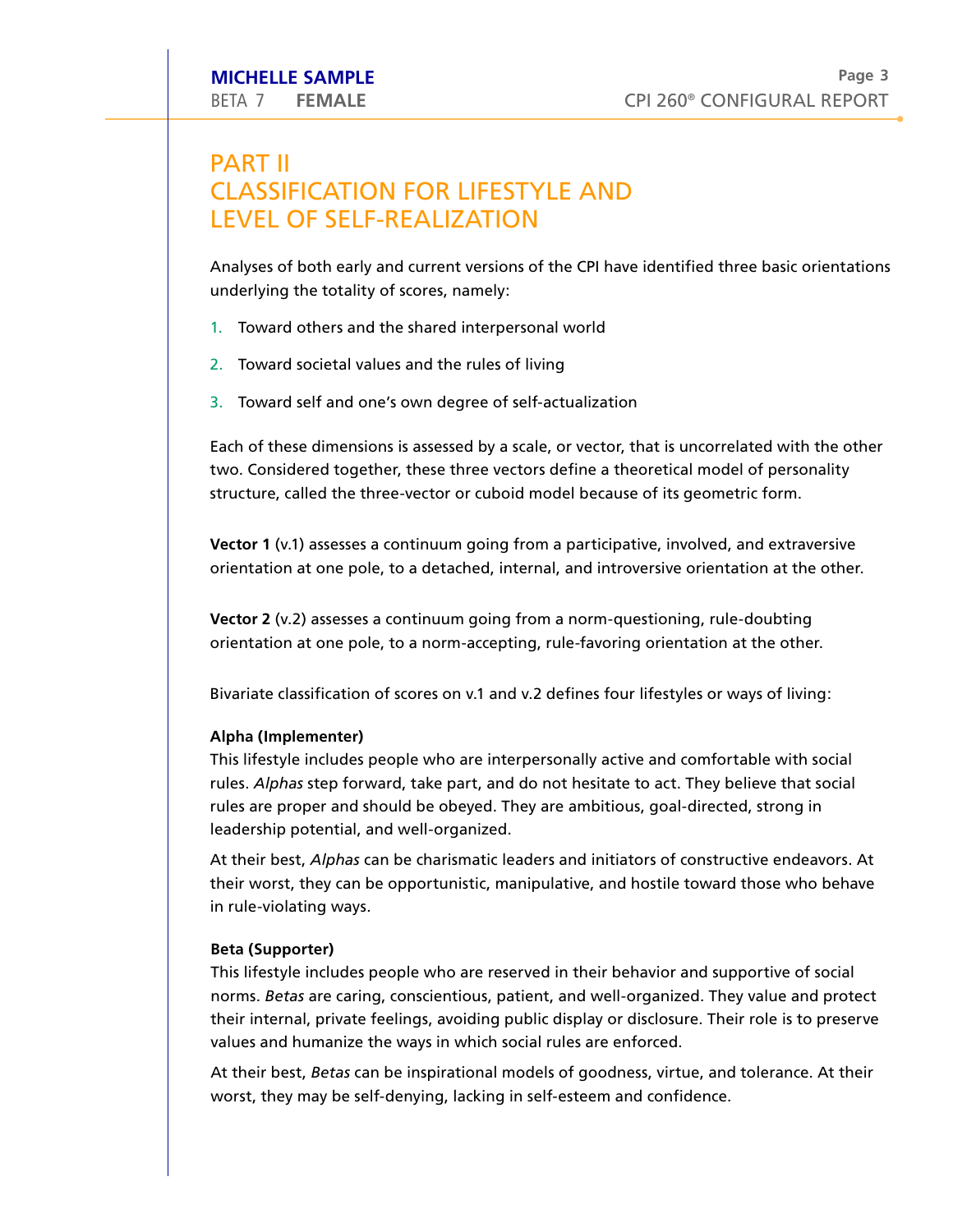**CAMPLE CONFIGURAL REPT CREAMPLE**<br>
BETA 7 FEMALE CPI 260<sup>®</sup> CONFIGURAL REPC<br> **Gamma (Innovator)**<br>
This lifestyle includes people who are interpersonally active, but who see flaws and even absurdities in the way many things are done. *Gammas* are imaginative and often creative in their work. Their values are personal, not traditional or conventional. Their Values are personally active, but who<br>
Their values people who are interpersonally active, but who<br>
Similar the way many things are done. Gammas are imaginative<br>
Their values are personal, not traditional or conventi **DRICHELLE SAMPLE**<br>
DETA 7 FEMALE<br>
DETA 7 FEMALE<br> **DRIGUITE CONSTANT CONSTANT CONSTANT CONSTANT CONSTANT CONSTANT This lifestyle includes people who are interpersonally active, but who see flaws and even<br>
absurdities in th CPI 260<sup>®</sup> CONFIGURAL REPC**<br> **CPI 260<sup>®</sup> CONFIGURAL REPC**<br> **Gamma (Innovator)**<br>
This lifestyle includes people who are interpersonally active, but who see flaws and even<br>
absurdities in the way many things are done. *Gamm* 

At their best, *Gammas* are insightful creators of new ideas, new products, and new social forms. At their worst, they are rebellious, intolerant, self-indulgent, and disruptive.

private. They are most comfortable working alone in fields such as the arts and abstract FEMALE<br>
(Innovator)<br>
Style includes people who are interpersonally active, but who see flaws and ever<br>
ies in the way many things are done. *Gammas* are imaginative and often creative<br>
ork. Their values are personal, not t sciences. PHELLE SAMPLE<br>
7 FEMALE CPI 260° CONFIGURAL REPOR<br>
17 FEMALE CPI 260° CONFIGURAL REPOR<br>
1961 Friedyle includes people who are interpersonally active, but who see flaws and even<br>
1961 Friedive includes people who are interp Page 4<br>
® CONFIGURAL REPORT<br>
who see flaws and even<br>
ative and often creative in<br>
mal.<br>
rroducts, and new social<br>
nt, and disruptive.<br>
no see many of society's<br>
we and nonconforming.<br>
pp these perspectives<br>
s the arts and **Gamma (Innovator)**<br>This lifestyle includes people who are interpersonally active, but who see flaws and absurdities in the way many things are done. *Gammas* are imaginative and often create their work. Their values are p

At their best, *Deltas* are imaginative and esthetically perceptive and have a rich inner life. At their worst, they feel fragmented, alienated from others, and internally in conflict.

In the general population, approximately 25 percent of the people are classified in each of the four lifestyles.

When scores on v.1 and v.2 are close to the cutting points, lifestyle classifications may be ambiguous and/or mutable. Each lifestyle has its own specific modes of self-actualization and its own specific modes of dysfunctional behavior.

**Vector 3** (v.3) assesses a continuum going from feelings of inefficacy, dissatisfaction, and alienation at the low end, to feelings of wholeness, competence, and integration at the high end. To the respondent, the score on v.3 is an expression of self-realization and fulfillment. To 4<br>T<br>h<br>To others, the v.3 score is an indicator of psychological competence. To the professional observer,

dimensional model of personality structure.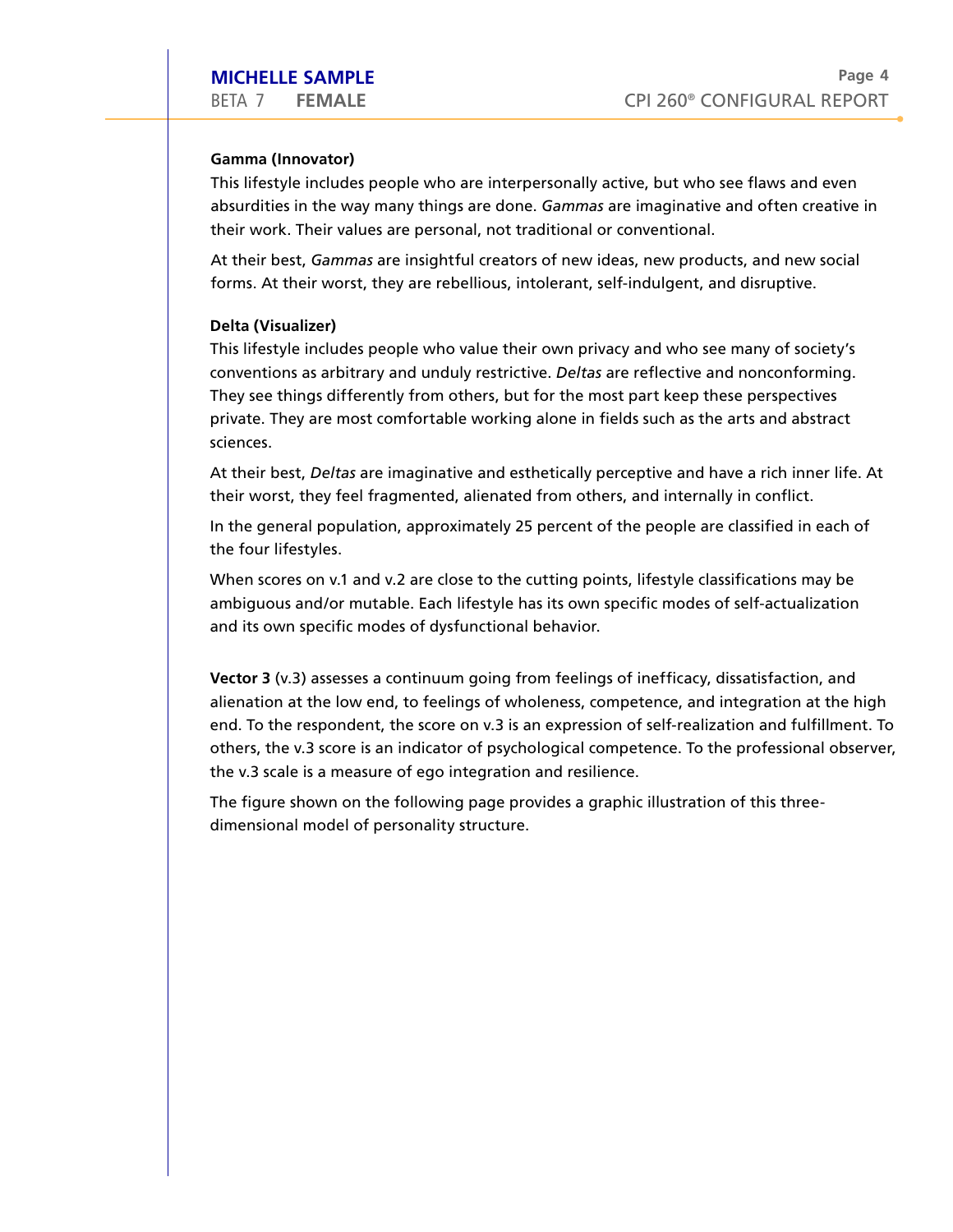## **MICHELLE SAMPLE**

**The Three-V ector M** 

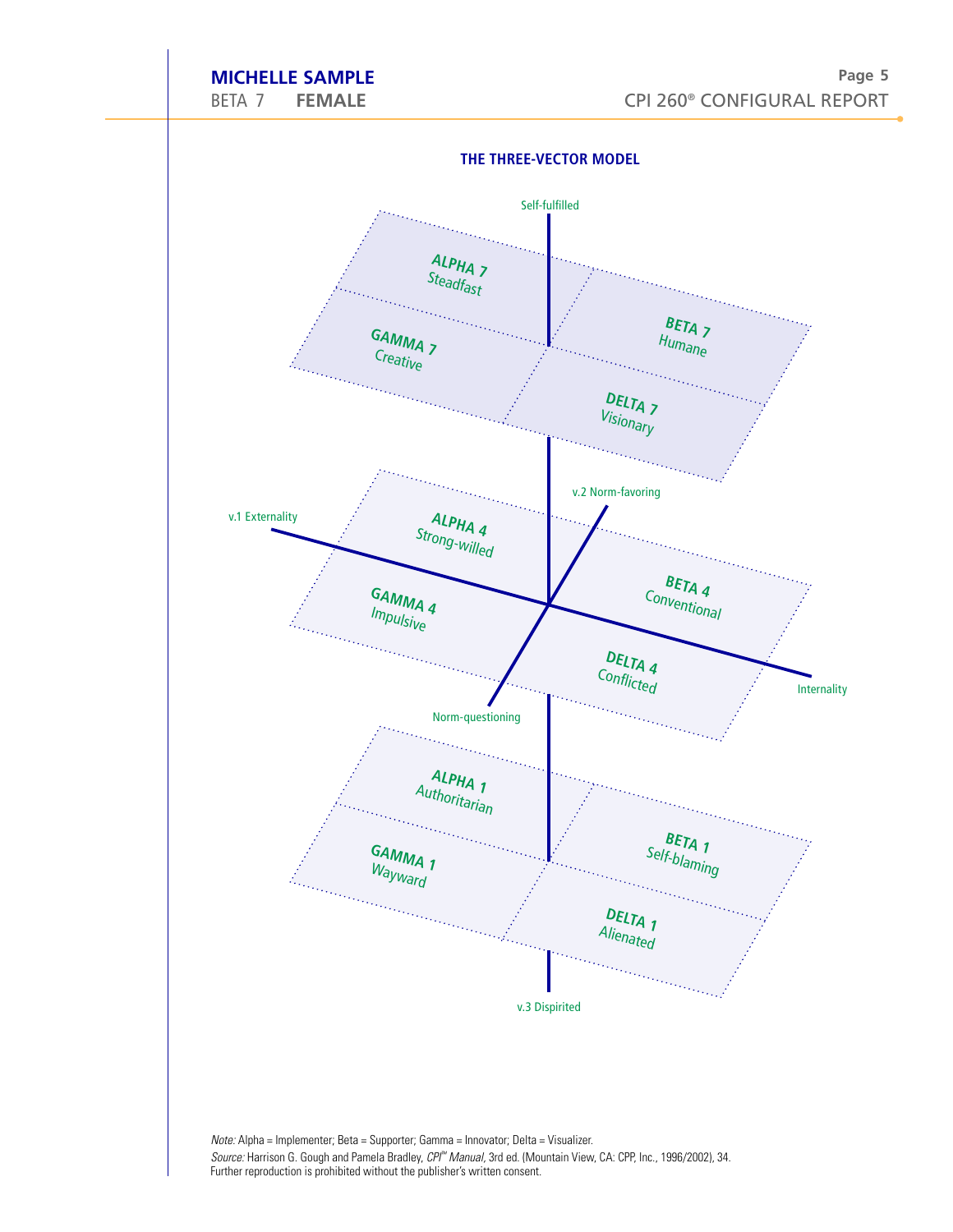## CLASSIFICATIONS SPECIFIC TO MICHELLE SAMPLE



be private, reserved, inwardly oriented, and supportive of societal rules and conventions. At their best, they are humane, even inspirational, ask little for themselves, and give much to others. At their worst, they are inhibited, self-doubting, lacking in self-confidence, and apt to blame themselves when things go wrong.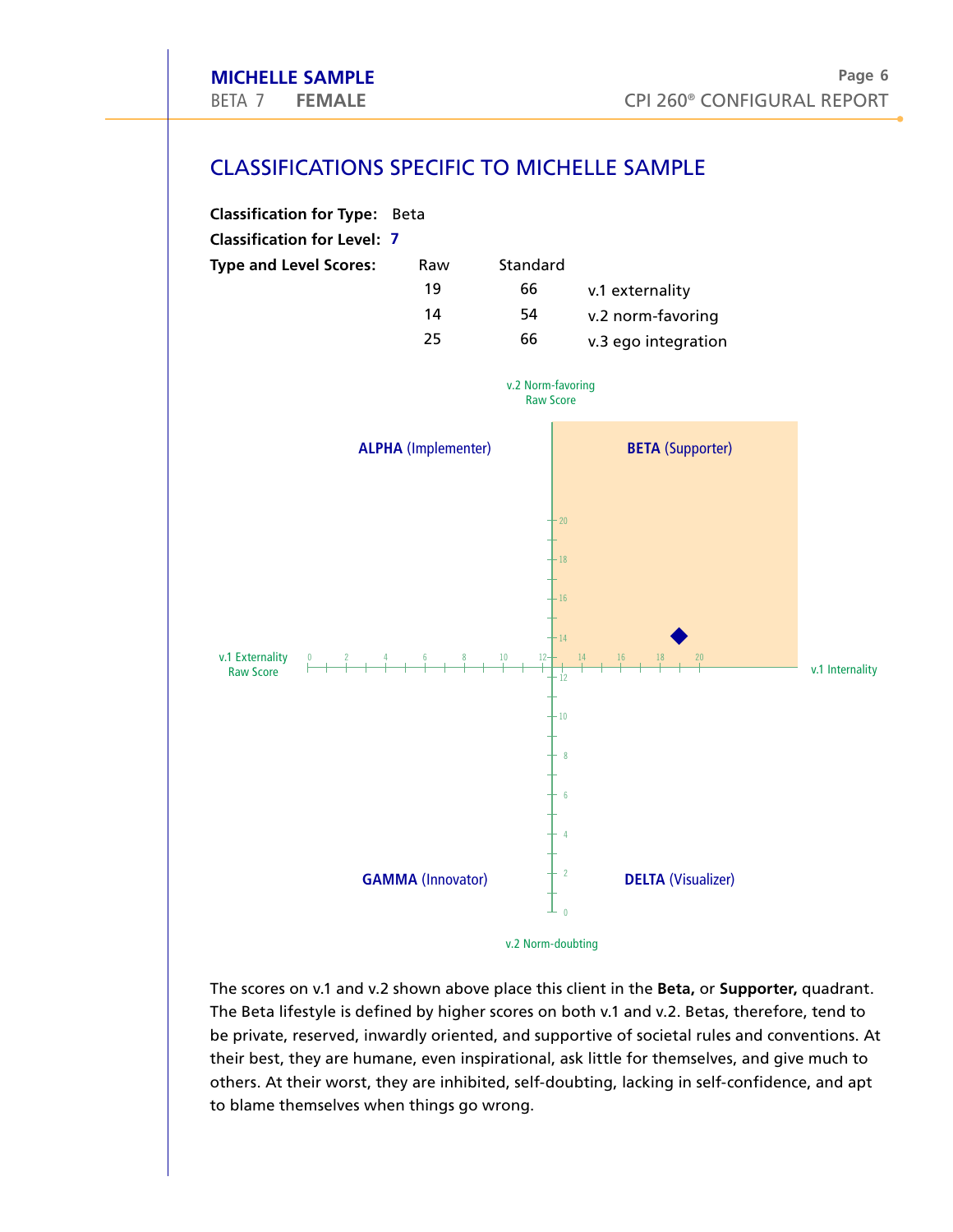# MICHELLE SAMPLE<br>
BETA 7 FEMALE<br>
LEVEL OF SELF-REALIZATION



#### **Beta 7**

(Supporter)

intellectual ability, broad interests, ethical awareness, and a strong sense of personal worth.

can be gathered from study of both. A folk concept can be defined as a consensual way of identifying and understanding the behavior of self and others used in the daily lives of Example 10 and 1 and 1 and 1 and 1 and 1 and 1 and 1 and 1 and 1 and 1 and 1 and 1 and 1 and 1 and 1 and 1 and 1 and 1 and 1 and 1 and 1 and 1 and 1 and 1 and 1 and 1 and 1 and 1 and 1 and 1 and 1 and 1 and 1 and 1 and 1 a **1** 2 3  $\frac{1}{4}$   $\frac{1}{12}$   $\frac{1}{13}$   $\frac{1}{14}$   $\frac{1}{15}$   $\frac{1}{16}$   $\frac{1}{17}$   $\frac{1}{18}$   $\frac{1}{19}$   $\frac{1}{22}$   $\frac{1}{24}$   $\frac{1}{25}$   $\frac{1}{26}$   $\frac{1}{27}$   $\frac{1}{28}$   $\frac{1}{28}$   $\frac{1}{29}$   $\frac{1}{21}$   $\frac{1}{22}$   $\frac{1$ **Example 1898** 1 2 3 4 5 6 7 8 9 10 11 12 13 14 15 16 17 18 19 20 21 22 23 24 25 26 27 28 29 30 31<br>
WB RawSore<br> **Stars Score shown above places this client at level 7, suggesting an unusually favorable**<br> **CSUpporter)**<br> **C** configurations. In Part IV, comments will be made on the 20 folk scales and on 6 additional work-related scales.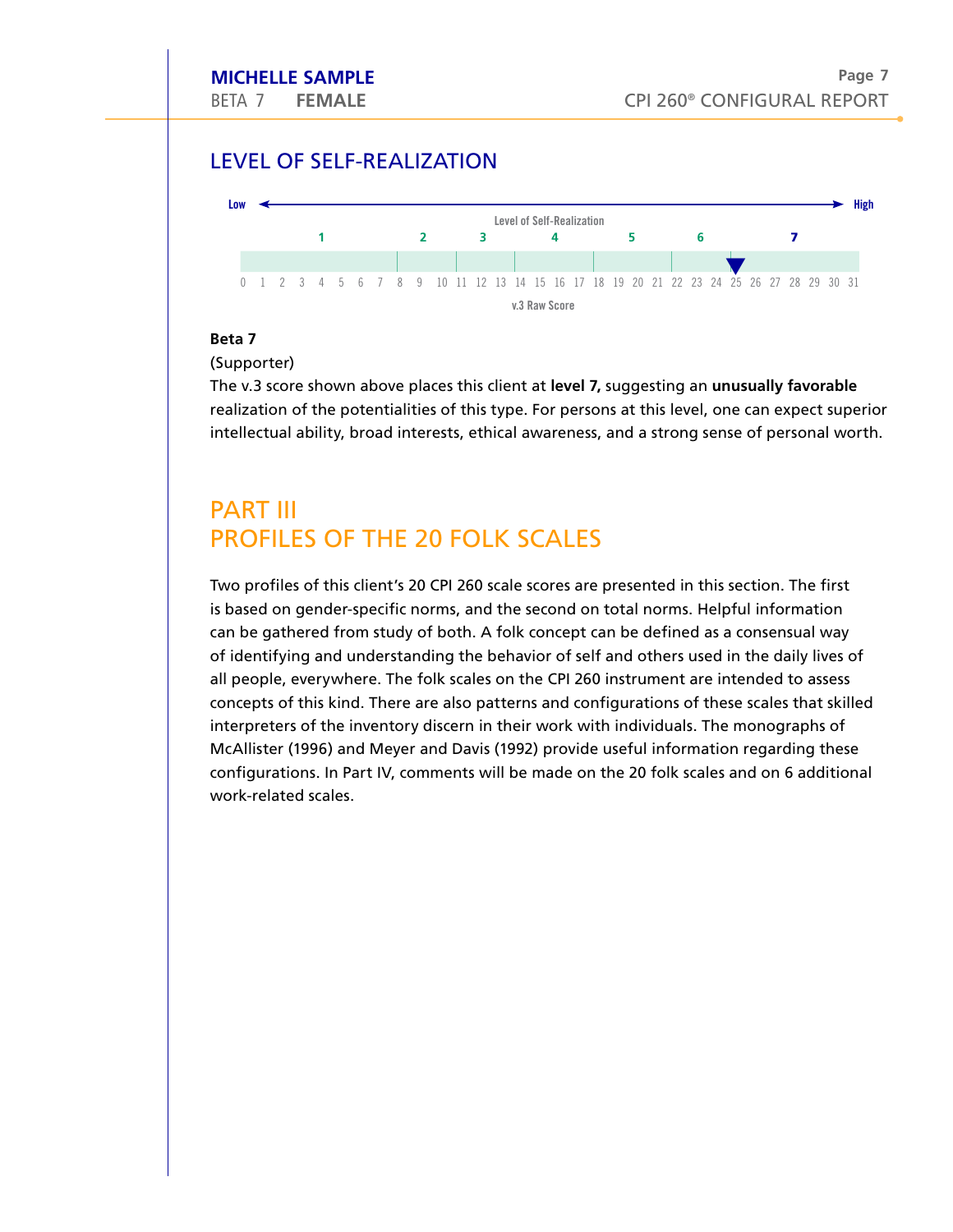

# ELLE SAMPLE<br>
PEMALE<br>
PROFILE AND STANDARD SCORES FOR THE FOLK SCALES: FEMALE NORM

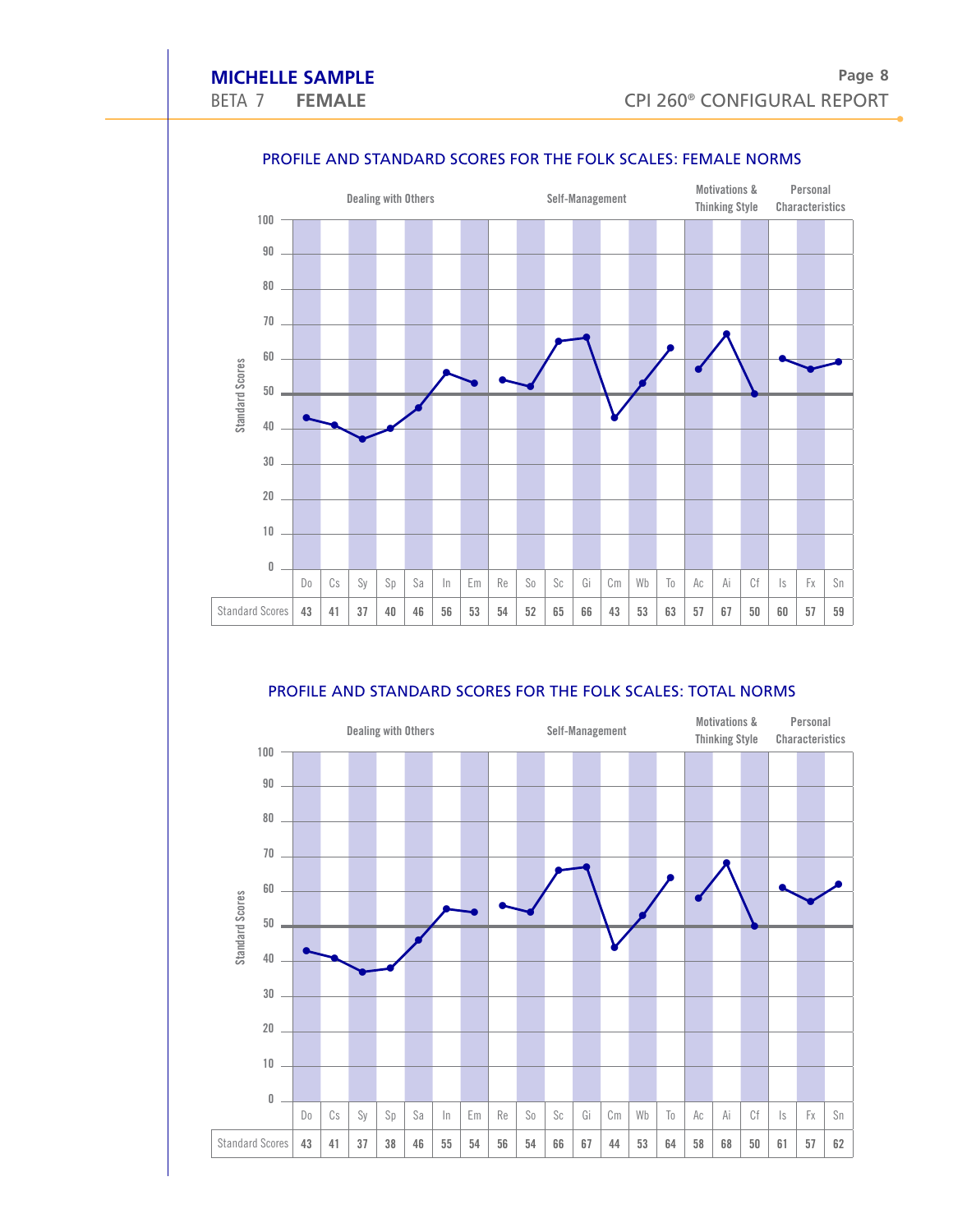## **BETA 7 FEMALE**<br>PART IV Fage<br>
INTERPRETIVE COMMENTS ON THE CPI 260<sup>®</sup> SCALE SCORE<br>
INTERPRETIVE COMMENTS ON THE CPI 260<sup>®</sup> SCALE SCORE This section of the Configural Report provides descriptions associated with the client's scores<br>
This section of the Configural Report provides descriptions associated with the client's scores ENT IV<br> **PART IV**<br>
INTERPRETIVE COMMENTS ON THE CPI 260<sup>®</sup> SCALE SCO<br>
This section of the Configural Report provides descriptions associated with the client's so<br>
on all 26 of the CPI 260 scales. In order to maximize the r

interpretive comments, cutting scores are derived from standardized, gender-based norms, with means of 50 and standard deviations of 10. This section of the Configural Represention<br>on all 26 of the CPI 260 scales. In<br>interpretive comments, cutting se<br>with means of 50 and standard d<br>DEALING WITH OTHERS CHELLE SAMPLE<br>
A 7 FEMALE<br>
RT IV<br>
TERPRETIVE<br>
section of the Col<br>
all 26 of the CPI 26<br>
rpretive comment<br>
n means of 50 and<br>
ALING WITH<br>
en scales assessing<br>
ninance (Do)<br>
pose: *To assess proursuit of consensu*<br>
re: 43<br>
• **EXECT SAMPLE**<br>
A 7 FEMALE<br>
RT IV<br> **TERPRETIVE COMMENTS ON T**<br>
section of the Configural Report provides descr<br>
all 26 of the CPI 260 scales. In order to maximize<br>
rpretive comments, cutting scores are derived from<br>
neans **CHELLE SAMPLE<br>
A 7 FEMALE**<br> **RT IV**<br> **TERPRETIVE COMMENTS O**<br>
section of the CPI 260 scales. In order to max<br>
rpretive comments, cutting scores are deri<br>
n means of 50 and standard deviations of<br> **ALING WITH OTHERS**<br>
en s **CHELLE SAMPLE**<br>
A 7 FEMALE<br>
A 7 FEMALE<br>
FERPRETIVE COMMENTS ON THE (<br>
section of the Configural Report provides description<br>
1126 of the CP1260 scales. In order to maximize the response that<br>
represence the critical serve **CHELLE SAMPLE**<br>
A 7 FEMALE<br>
RT IV<br>
TERPRETIVE COMMI<br>
section of the Configural Repo<br>
all 26 of the CPI 260 scales. In or<br>
rpretive comments, cutting sco<br>
n means of 50 and standard dev<br>
ALING WITH OTHERS<br>
and scales asses **EXELLE SAMPLE**<br>
A 7 FEMALE<br>
FRIMALE<br>
FRIMALE<br>
FRIMALE<br>
Section of the Configural Report provides descriptive<br>
III 26 of the CPI 260 scales. In order to maximize the<br>
repretive comments, cutting scores are derived from<br>
In **EXECT SAMPLE**<br>
A 7 FEMALE<br>
RT IV<br> **FERPRETIVE COMN**<br>
section of the CPI 260 scales. In<br>
rpretive comments, cutting s<br>
n means of 50 and standard c<br>
ALING WITH OTHERS<br>
an means of 50 and standard c<br>
ALING WITH OTHERS<br>
an s **EHELLE SAMPLE**<br>
A 7 FEMALE<br>
A 7 FEMALE<br>
RT IV<br> **FERPRETIVE COMMENTS ON T**<br>
section of the Configural Report provides describing and<br>
all 26 of the CPI 260 scales. In order to maximize<br>
pretive comments, cutting scores are

Seven scales assessing interpersonal style and manner of dealing with others

#### **Dominance (Do)**

**Purpose:** *To assess prosocial interpersonal dominance, strength of will, and perseverance in pursuit of consensual goals*

#### **Score: 43**

- 
- 
- Lacks confidence in own ability
- 

## **Capacity for Status (Cs)**

**Purpose:** *To measure personal qualities associated with and that lead to high social status, including ambition and self-confidence*

#### **Score: 41**

- Lacking in drive and ambition
- 
- 
- 

## **Sociability (Sy)**

**Purpose:** *To identify people who are outgoing, are socially affiliative, and enjoy social participation*

- 
- Withdraws from and avoids interpersonal conflict
- 
- Socially awkward, unsure of how to behave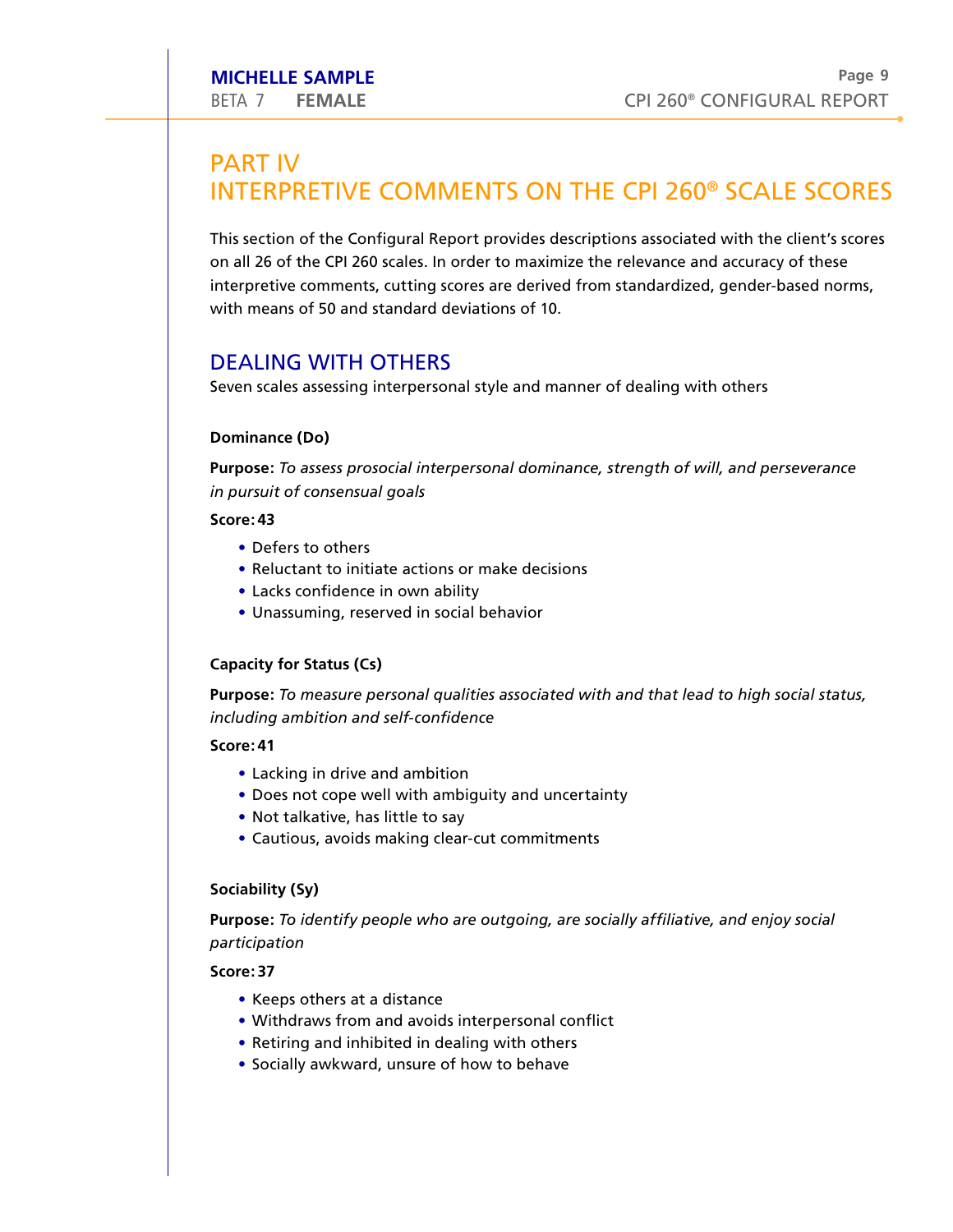#### **Social Presence (Sp)**

**Purpose:** *To identify people who are self-assured, comfortable being the center of attention, and socially adroit* **CHELLE SAMPLE**<br>
A 7 FEMALE<br>
ial Presence (Sp)<br>
pose: To identify people who a<br>
socially adroit<br>
re: 40<br>
• Ill-at-ease in many social situa<br>
• Has a readiness to feel guilty **EHELLE SAMPLE**<br>
A 7 FEMALE<br>
ial Presence (Sp)<br>
pose: To identify people who are self-<br>
socially adroit<br>
re: 40<br>
• Ill-at-ease in many social situations<br>
• Has a readiness to feel guilty<br>
• Self-denying, asks for little<br>
• **CHELLE SAMPLE**<br>
A 7 FEMALE<br>
al Presence (Sp)<br>
pose: To *identify people who are self-*<br>
socially adroit<br>
re: 40<br>
• Ill-at-ease in many social situations<br>
• Has a readiness to feel guilty<br>
• Self-denying, asks for little<br> **CHELLE SAMPLE**<br>
A 7 FEMALE<br>
ial Presence (Sp)<br> **oose:** To identify people who are self-assured,<br>
socially adroit<br> **re: 40**<br>
• III-at-ease in many social situations<br>
• Has a readiness to feel guilty<br>
• Self-denying, asks f **CHELLE SAMPLE**<br>
A 7 FEMALE<br>
al Presence (Sp)<br>
pose: To *identify people who are self-a*<br>
socially adroit<br>
re: 40<br>
• Ill-at-ease in many social situations<br>
• Has a readiness to feel guilty<br>
• Self-denying, asks for little<br> **CHELLE SAMPLE**<br>
A 7 FEMALE<br>
al Presence (Sp)<br> **oose:** To *identify people who are self-ass*<br>
socially adroit<br> **re: 40**<br>
• III-at-ease in many social situations<br>
• Has a readiness to feel guilty<br>
• Self-denying, asks for l EHELLE SAMPLE<br>
A 7 FEMALE<br>
al Presence (Sp)<br>
al Presence (Sp)<br>
as a Presence (Sp)<br>
socially adroit<br>
free:40<br>
socially adroit<br>
ee:440<br>
• Ill-at-ease in many social situations<br>
• Has a readiness to feel guilty<br>
• Self-denyin CHELLE SAMPLE<br>
A 7 FEMALE<br>
A P FEMALE<br>
CPI 2<br>
al Presence (Sp)<br>
socially adroit<br>
socially adroit<br>
socially adroit<br>
e + Has a readiness to feel guilty<br>
• Self-denying, asks for little<br>
• Not self-confident, yields to others

#### **Score: 40**

- Ill-at-ease in many social situations
- 
- Self-denying, asks for little
- 

#### **Self-acceptance (Sa)**

**Purpose:** *To identify people with high self-esteem, a strong sense of personal worth, and optimism*

#### **Score: 46**

- Somewhat self-doubting, avoids calling attention to self
- 
- Prefers not to propose actions or suggest decisions when with others
- 

#### **Independence (In)**

**Purpose:** *To assess the twin elements of psychological strength and interpersonal detachment, including self-sufficiency and self-direction*

**Score: 56**

- Seen by others as capable, but not necessarily likable
- 
- 
- 

#### **Empathy (Em)**

**Purpose:** *To identify people with a talent for understanding how others feel and think, and who display warmth and tactfulness in their dealings with others*

- May underestimate the competence of others
- Enjoys everyday life and social interactions
- 
- Imaginative, good at coming up with new ideas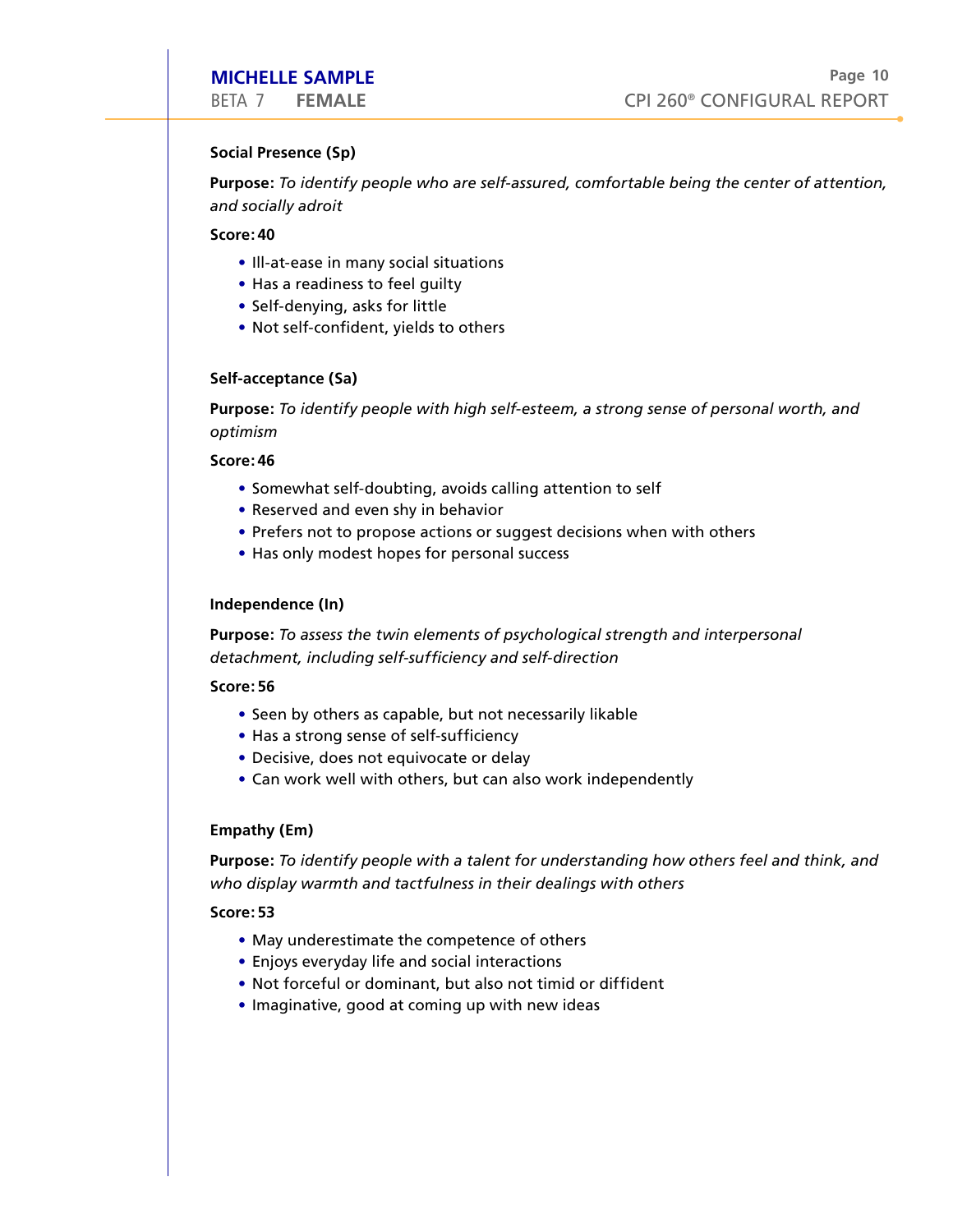# BETA 7 FEMALE<br>SELF-MANAGEMENT

Seven scales pertaining to the internalization and endorsement of normative conventions including norms related to self-presentation and adaptation to societal expectations **FEMALE**<br>
<sup>1</sup> FEMALE<br>
<sup>1</sup> -MANAGEMENT<br>
scales pertaining to the internalization<br>
ling norms related to self-presentation<br> **nnsibility (Re)**<br> **se:** To identify people who are aware contently the substributed:<br> **54**<br>
• Usual **FELLE SAMPLE<br>
FEMALE**<br> **FEMALE**<br> **FEMANAGEMENT**<br>
scales pertaining to the internalization<br>
ing norms related to self-presentation<br>
se: To identify people who are aware<br>
them when it is appropriate<br> **S4**<br>
• Usually industr **FEMALE**<br> **FEMALE**<br> **FEMALE**<br> **FEMANAGEMENT**<br>
scales pertaining to the<br>
ling norms related to self<br> **onsibility (Re)**<br>
se: To identify people w<br>
them when it is approprie<br> **54**<br>
• Usually industrious and<br>
• Unpretentious, **FEMALE**<br>
THEMALE<br>
FEMALE<br>
FEMANAGEMENT<br>
scales pertaining to the internalization and endorsem<br>
ling norms related to self-presentation and adaptation<br>
se: To *identify people who are aware of societal rules*<br>
them when it **FELLE SAMPLE**<br>
<sup>Pa</sup><br>
<sup>Pa</sup><br> **F-MANAGEMENT**<br> **Scales pertaining to the internalization and endorsement of normative convention<br>
ing norms related to self-presentation and endorsement of normative convention<br>
<b>Scales Partici FELLE SAMPLE**<br>
THEMALE<br>
F-MANAGEMENT<br>
scales pertaining to the internalization and endorsement<br>
ring norms related to self-presentation and adaptation to :<br>
stally (**Re**)<br> **se:** To *identify people who are aware of societ* 

#### **Responsibility (Re)**

**Purpose:** *To identify people who are aware of societal rules and who can and do comply with them when it is appropriate*

#### **Score: 54**

- 
- 
- 
- 

#### **Social Conformity (So)**

**Purpose:** *To assess the degree to which societal norms have been internalized and become autonomously operational*

#### **Score: 52**

- Works well with others
- 
- Somewhat aversive to risk-taking, prefers not to take chances
- Sees self as treated fairly by the vicissitudes of life

#### **Self-control (Sc)**

**Purpose:** *To assess a continuum going from undercontrol and freedom from repression at one pole, to overcontrol and suppression of affect at the other*

#### **Score: 65**

- Exerts strong control over feelings and desires, to the point of overcontrol
- 
- Mostly unaware of the strength of own aggressive and erotic impulses
- Because of overcontrol, is at risk for explosive, even violent outbursts of anger

#### **Good Impression (Gi)**

**Purpose:** *First, for very high scores, to identify overly strong attempts to create a favorable impression; and second, to identify people whose style of self-presentation emphasizes ingratiation and compliance* FELLE SAMPLE<br>
• FEMALE<br>
• CPI 260° CONFIGURAL<br>
• Scales pertaining to the internalization and endorsement of normative conver<br>
ring norms related to self-presentation and adaptation to societal expectation<br>
self by (Re)<br>
• **FELLE SAMPLE**<br>
<sup>F</sup>EMALE **FEMALE CPI 260°** CONFIGURAL REPOF<br> **E-MANAGEMENT**<br> **E-MANAGEMENT**<br> **E-MANAGEMENT**<br> **E-MANAGEMENT**<br> **E-MANAGEMENT**<br> **E-MANAGEMENT**<br> **E-MANAGEMENT**<br> **E-MANAGEMENT**<br> **E-MANAGEMENT**<br> **E-MANAGEMENT**<br> **FILIE SAMPLE**<br> **FILIE SAMPLE**<br>
<sup>7</sup> **FEMALE**<br>
<sup>7</sup> **FEMALE**<br> **FILIE SAMPLE THE SAMPLE THE SAMPLE THE SAMPLE SCONTIFICATION SCONTIFICATION SCONTIFICATION SCONTIFICATION SCONTIFICATION SCONTIFICATION AND CALCCCLUMBET SAMPLE** 

- 
- 
- If authentic, this high score is an indicator of a lack of self-insight into own motives
-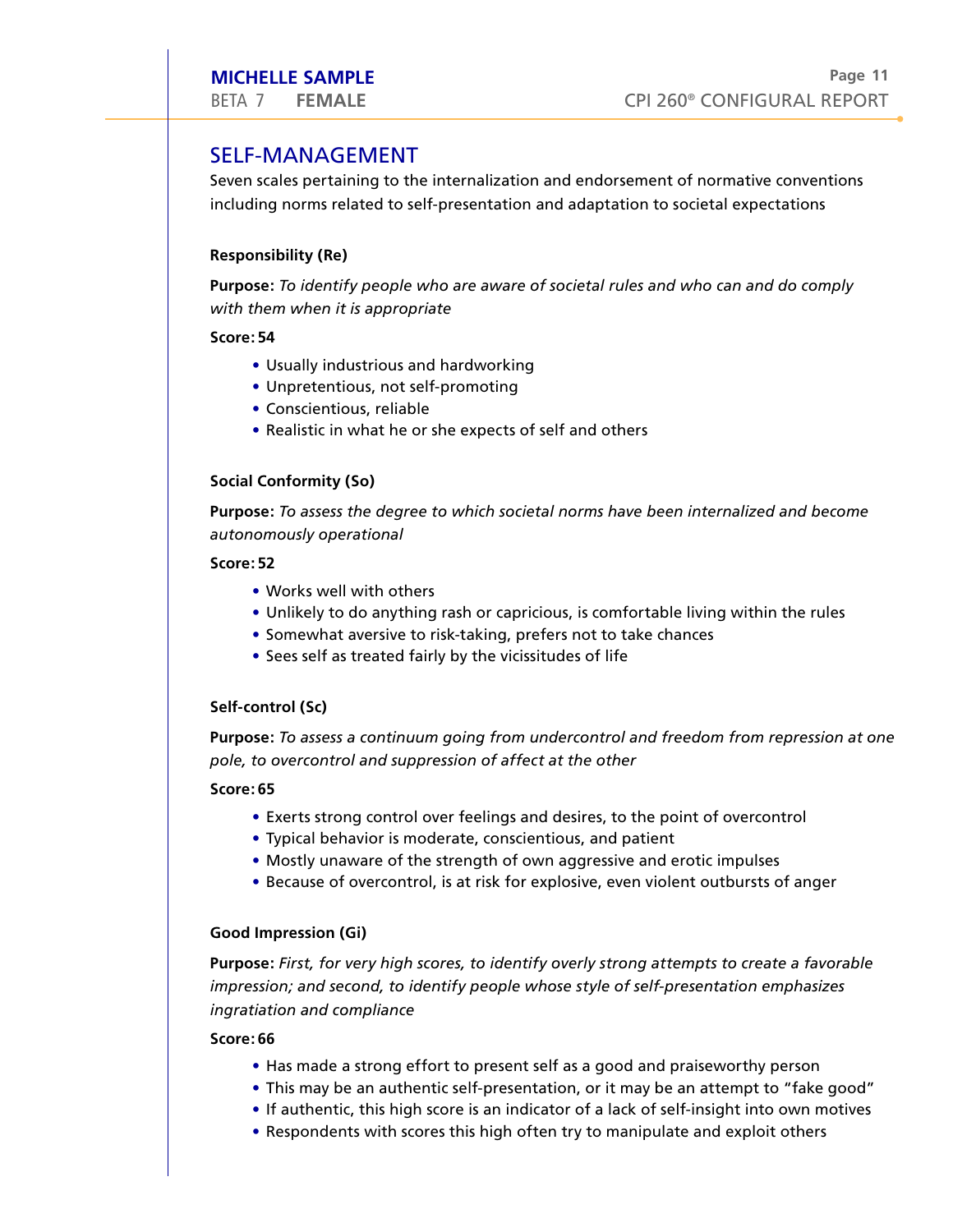#### **Communality (Cm)**

**Purpose:** *To assess a continuum going from erratic or random answering at one pole, to close agreement with ordinary beliefs and conventions at the other* **CHELLE SAMPLE**<br>
A 7 FEMALE<br> **Innunality (Cm)**<br> **Pose:** To assess a continuum going from erratic of<br>
eement with ordinary beliefs and conventions at<br> **example is a** example is a saily distracted<br> **•** Sees self as different **CHELLE SAMPLE**<br>
A 7 FEMALE<br> **Inmunality (Cm)**<br> **Pose:** To assess a continuum going<br>
re: 43<br>
• May be careless, easily distracte<br>
• Sees self as different from other<br>
• Tends to have dysphoric moods,<br> **I-being (Wb)**<br> **Pose CHELLE SAMPLE**<br>
4 7 FEMALE CPI 26<br> **Inmunality (Cm)**<br> **ODENTIFY COMPTE CONTENT CONTENT CONTENT CONTENT CONTENT CONTENT OF THE OREOTABLY**<br>
4 May be careless, easily distracted<br>
4 Sees self as different from others<br>
4 Sees **CHELLE SAMPLE**<br>
A 7 FEMALE<br> **Innunality (Cm)**<br> **Pose:** To assess a continuum goir<br>
reement with ordinary beliefs and<br>
ree: 43<br>
• May be careless, easily distract<br>
• Sees self as different from oth<br>
• Tends to have dysphor

#### **Score: 43**

- May be careless, easily distracted
- Sees self as different from others
- 

#### **Well-being (Wb)**

**Purpose:** *To assess feelings of physical and psychological well-being*

#### **Score: 53**

- 
- 
- 

#### **Tolerance (To)**

**Purpose:** *To assess attitudes of tolerance, forbearance, and respect for others, stemming from ethical convictions about the worth of all people* **CHELLE SAMPLE**<br>
A 7 FEMALE<br>
A 7 FEMALE<br>
FROM THE TRIM THE TRIM THE TRIM THE TRIM THE TRIM THE TRIM THE TRIM THE TRIM THE TRIM THE TRIM THE TRIM THE TRIM THE TRIM THE TRIM THE TRIM THE TRIM THE TRIM THE TRIM THE TRIM THE T **CHELLE SAMPLE**<br>
<sup>A</sup> 7 FEMALE CPI 260<sup>®</sup><br> **CPI 260<sup>®</sup><br>
ement with ordinary beliefs and conventions at the other<br>
<b>ement with ordinary beliefs and conventions at the other**<br> **exaluation**<br> **exaluation**<br> **exaluation**<br> **exalua CHELLE SAMPLE**<br>
A 7 FEMALE<br>
Imunality (Cm)<br>
pose: To assess a continuum going from er<br>
eement with ordinary beliefs and conventi<br>
eement with ordinary beliefs and conventi<br>
ees self as different from others<br>
Fends to have

- 
- 
- Seen by others as clear thinking, reasonable, and fair-minded
-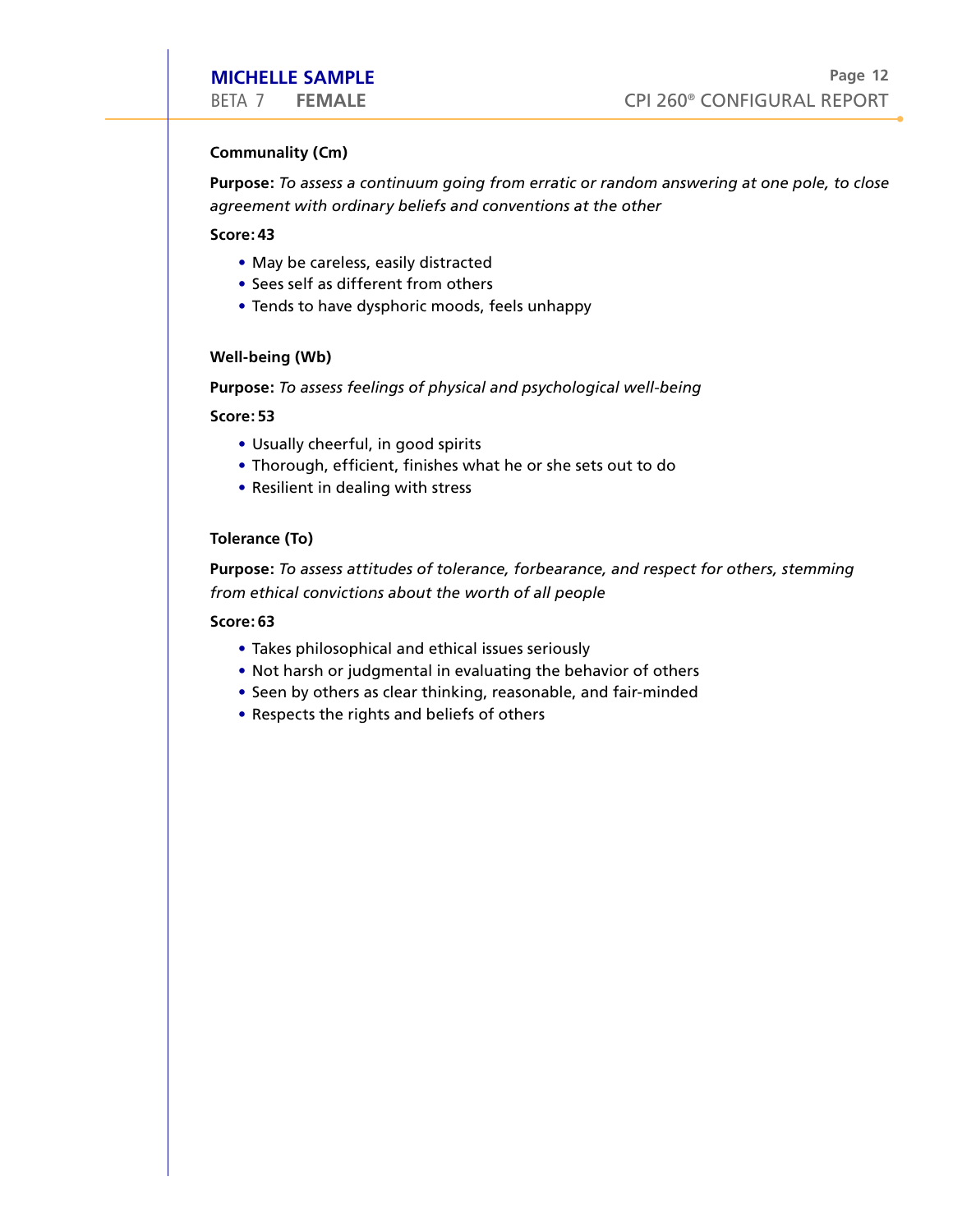# MICHELLE SAMPLE<br>
BETA 7 FEMALE<br>
MOTIVATIONS AND THINKING STYLE

THE SETA 7 FEMALE<br>Three scales related to goal-seeking behavior and to the effective use of cognitive abilities

#### **Achievement via Conformance (Ac)**

**Purpose:** *To assess achievement potential in well-defined and structured situations, along with a general desire to do well* **CHELLE SAMPLE**<br>
A 7 FEMALE<br> **DTIVATIONS AND THINK**<br>
ee scales related to goal-seeking<br>
ievement via Conformance (Ac)<br>
pose: *To assess achievement pote*<br>
n a general desire to do well<br>
re: 57<br>
• Ambitious, wants to do wel

#### **Score: 57**

- Ambitious, wants to do well, to live up to expectations
- 
- Prefers work having clearly specified procedures and goals
- Able to work steadily toward the attainment of long-term objectives

#### **Achievement via Independence (Ai)**

**Purpose:** *To assess achievement potential in open, minimally defined situations, in which ingenuity and initiative are required for successful performance* **CHELLE SAMPLE**<br>
A 7 FEMALE<br> **DTIVATIONS AND THIN**<br>
ee scales related to goal-seeking<br>
ievement via Conformance (Ac<br>
2005 : *To assess achievement po*<br>
1 a general desire to do well<br>
re: 57<br>
• Ambitious, wants to do well,<br> **CHELLE SAMPLE**<br>
A 7 FEMALE<br>
PTIVATIONS AND THINKING STY<br>
ee scales related to goal-seeking behavior a<br>
ievement via Conformance (Ac)<br>
nose: To assess achievement potential in we<br>
a general desire to do well, to live up to

#### **Score: 67**

- Ingenious, innovative, an independent thinker
- Ambitious, wants to succeed
- Looks ahead, sets long-term goals
- 

#### **Conceptual Fluency (Cf)**

**Purpose:** *To identify people who deal easily with abstract and complex concepts and who have confidence in their own talent*

- Average to above average conceptual ability
- Versatile, not tied to just one way of thinking
- 
- Willing to make decisions and take action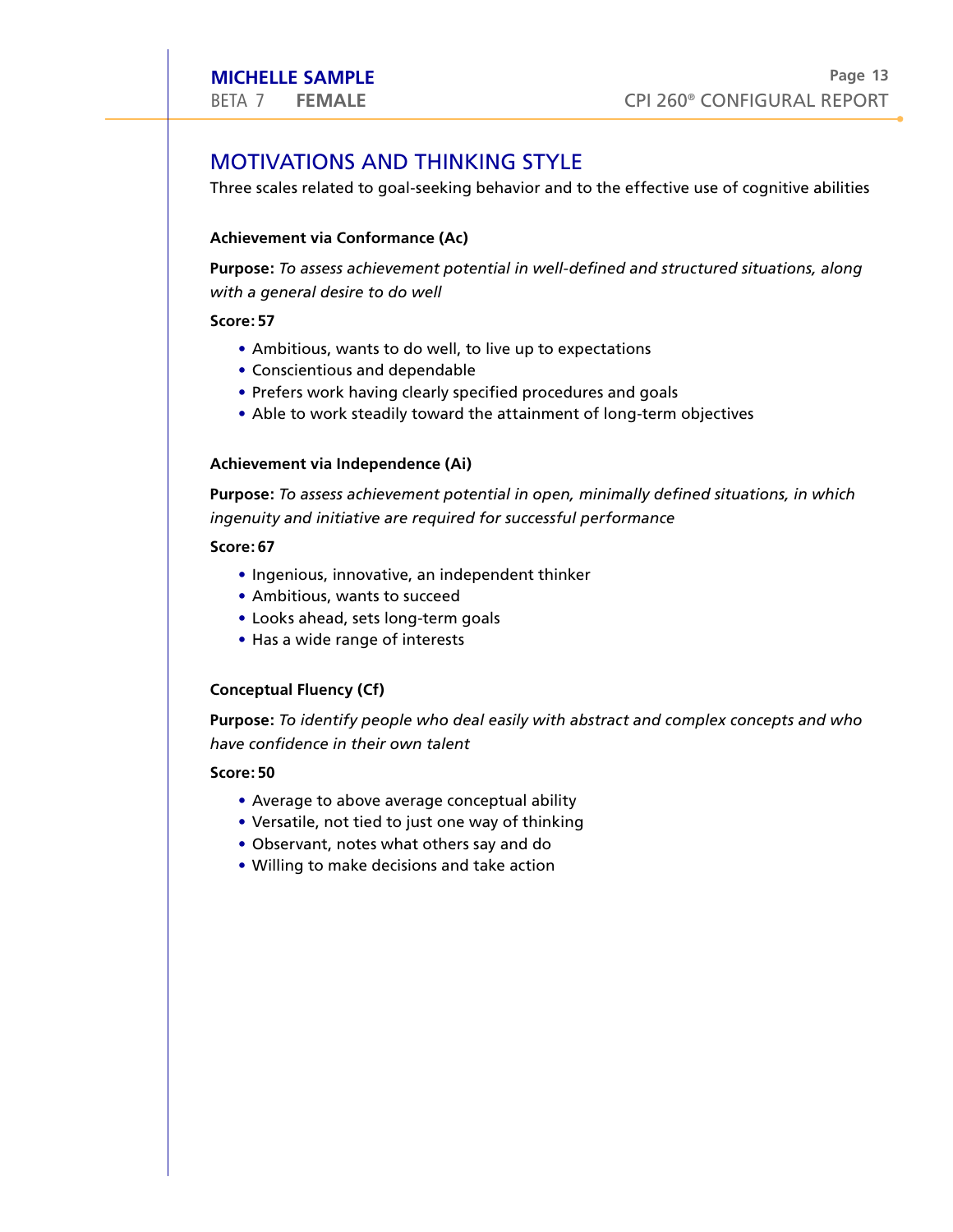# MICHELLE SAMPLE<br>
BETA 7 FEMALE<br>
PERSONAL CHARACTERISTICS

**MICHELLE SAMPLE**<br>
Three scales assessing broadly stylistic aspects of thinking and behavior that color or even<br>
Three scales assessing broadly stylistic aspects of thinking and behavior that color or even modify the expectations attached to higher or lower scores on the preceding scales **CHELLE SAMPLE**<br>
A 7 FEMALE<br>
RSONAL CHARACTERISTICS<br>
ee scales assessing broadly stylistic aspects of<br>
dify the expectations attached to higher or lo<br>
ghtfulness (Is)<br>
pose: To identify people who think analytical<br>
eath su

## **Insightfulness (Is)**

**Purpose:** *To identify people who think analytically about themselves and others, see beneath surface cues, and are interpersonally perceptive*

#### **Score: 60**

- 
- Psychologically alert, senses what others think
- Verbally expressive
- Intellectually competitive

#### **Flexibility (Fx)**

**Purpose:** *To assess a continuum going from resistance to change and dislike of uncertainty at one pole, to a desire for change and innovation at the other*

#### **Score: 57**

- Adapts well to change and new circumstances
- Imaginative and clever, but also somewhat careless and erratic
- Sharp-witted, initiates humor
- Easily bored, does not like slow-moving events

#### **Sensitivity (Sn)**

**Purpose:** *To assess a continuum going from tough-minded practicality and relative inattention to personal feelings at one pole, to sensitivity, solicitude for others, and a sense of own vulnerability at the other* **CHELLE SAMPLE**<br>
A 7 FEMALE<br>
RSONAL CHARACTERISTICS<br>
ee scales assessing broadly stylistic aspectrations attached to higher<br>
ghttulness (Is)<br>
nose: To *identify people who think ana<br>
eath surface cues, and are interpersons* **CHELLE SAMPLE**<br>
A 7 FEMALE<br>
A 7 FEMALE<br>
A 7 FEMALE<br>
escales assessing broadly stylistic aspects of thinki<br>
dify the expectations attached to higher or lower sc<br> **ghtfulness (Is)**<br> **obse:** To *identify people who think ana* 

- 
- 
- Somewhat lacking in self-confidence
- Protective of those close to her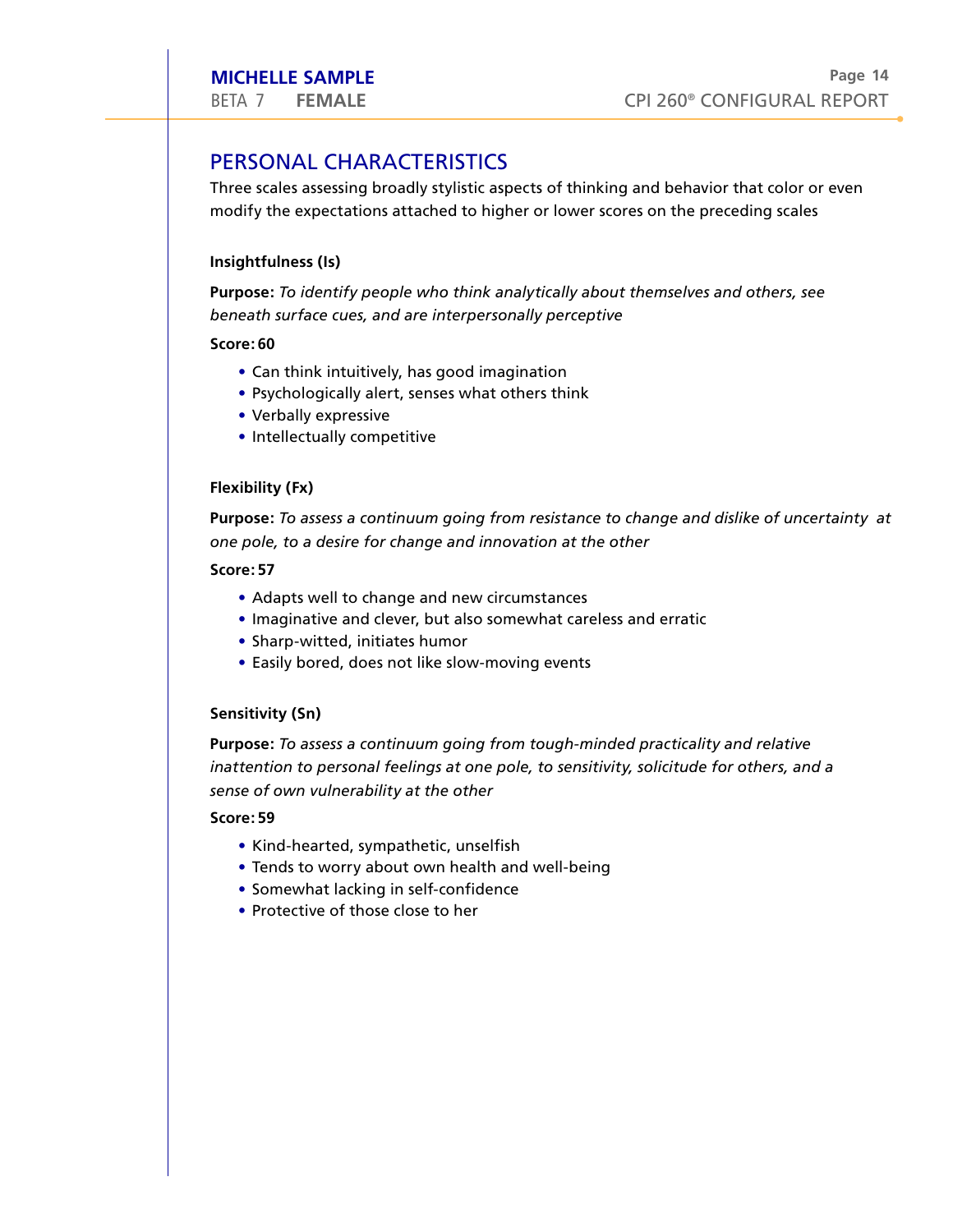# MICHELLE SAMPLE<br>
BETA 7 FEMALE<br>
ADDITIONAL WORK-RELATED MEASURES

Six scales dealing with specific aspects of work and occupational environments

#### **Managerial Potential (Mp)**

**Purpose:** *To identify people with an interest in management and who have effective interpersonal skills and good judgment in executive roles* **CHELLE SAMPLE**<br>
A 7 FEMALE<br>
DITIONAL WORK-RELATED MEA<br>
cales dealing with specific aspects of work a<br>
nagerial Potential (Mp)<br>
pose: *To identify people with an interest in r*<br> *rpersonal skills and good judgment in execu* **CHELLE SAMPLE**<br>
A 7 FEMALE<br>
DITIONAL WORK-<br>
scales dealing with specifical<br>
nagerial Potential (Mp)<br>
pose: *To identify people*<br> *rpersonal skills and good*<br>
re: 55<br>
• Will accept but does no<br>
• Feels comfortable in me<br>
• **CHELLE SAMPLE**<br>
A 7 FEMALE<br>
PDITIONAL WORK-RELATED N<br>
ccales dealing with specific aspects of work<br>
nagerial Potential (Mp)<br>
pose: To identify people with an interest<br>
rpersonal skills and good judgment in ex<br>
exests thin **CHELLE SAMPLE**<br>
A 7 FEMALE<br> **PDITIONAL WORK-R**<br>
ccales dealing with specific<br>
nagerial Potential (Mp)<br>
pose: *To identify people wi*<br>
re: 55<br>
• Will accept but does not<br>
• Feels comfortable in mos<br>
• Has realistic aspirat **CHELLE SAMPLE**<br>
A 7 FEMALE<br>
DITIONAL WORK-RELATED MEASU<br>
cales dealing with specific aspects of work and a<br> **nagerial Potential (Mp)**<br> **obse:** To *identify people with an interest in man*<br>
preprsonal skills and good judgm **CHELLE SAMPLE**<br>
A 7 FEMALE<br>
DITIONAL WORK-RELATED<br>
cales dealing with specific aspects of<br> **nagerial Potential (Mp)**<br> **onse:** To identify people with an inter<br>
repersonal skills and good judgment in<br>
respects to the small

#### **Score: 55**

- Will accept but does not insist on a managerial role
- 
- 

#### **Work Orientation (Wo)**

**Purpose:** *To identify people with a dutiful work ethic and a strong sense of commitment to their responsibilities*

#### **Score: 55**

- 
- Generally optimistic
- 

#### **Creative Temperament (Ct)**

**Purpose:** *To identify people of an imaginative, creative temperament, with both the need and talent for visualizing new and different ways of doing things*

#### **Score: 51**

- Adapts well to change and variety
- 
- Somewhat impatient in slow-moving situations

#### **Leadership (Lp)**

**Purpose:** *To identify people who have good leadership skills, who aspire to positions of leadership, and who will be accepted as leaders by others*

- Somewhat unsure of own competence, feels vulnerable in stressful situations
- 
- Ill-at-ease and awkward in formal situations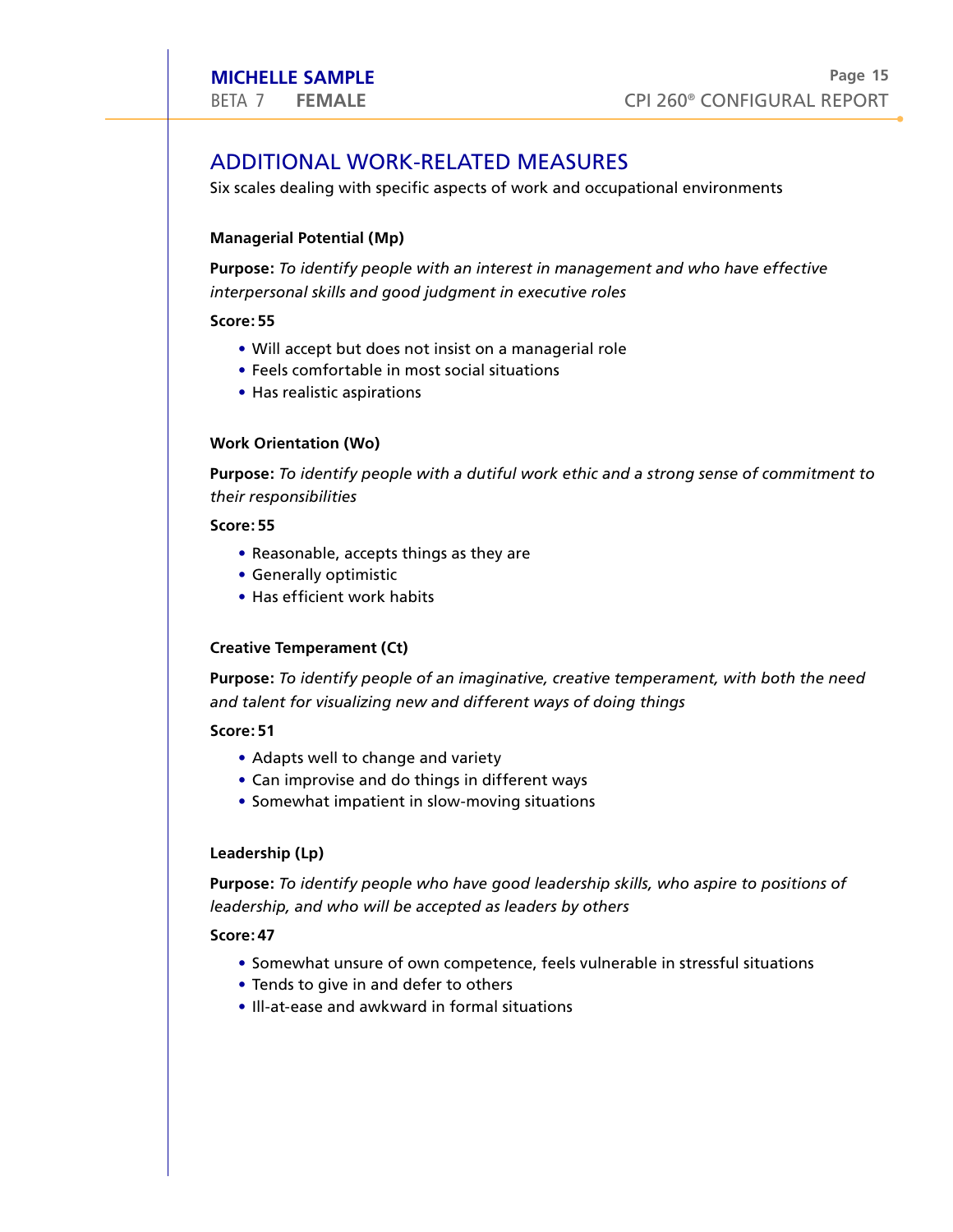#### **Amicability (Ami)**

**Purpose:** *To identify people who are amicable, friendly, and considerate of others, who try to avoid conflicts, and who seldom become angry or irritated* **CHELLE SAMPLE**<br>
4 7 FEMALE<br>
icability (Ami)<br>
pose: To identify people who are amic<br>
to avoid conflicts, and who seldom beore:<br>
57<br>
• Cooperative, works well with others **CHELLE SAMPLE**<br>
4 7 FEMALE<br>
icability (Ami)<br>
pose: *To identify people who are amicals*<br>
to avoid conflicts, and who seldom beco<br>
re: 57<br>
• Cooperative, works well with others<br>
• Willing to follow the rules, reliable<br>
• F

**Score: 57**

- 
- Willing to follow the rules, reliable
- 
- Moderate, keeps emotions in check

#### **Law Enforcement Orientation (Leo)**

**Purpose:** *To identify people who view law enforcement and societal rules favorably, who believe punishment for violation of such rules is deserved, and who are well-suited for work in the law enforcement field* **CHELLE SAMPLE**<br>
A 7 FEMALE<br>
icability (Ami)<br>
100se: To identify people who are anto avoid conflicts, and who seldom to<br>
114.157<br>
12.57<br>
• Cooperative, works well with othe<br>
• Willing to follow the rules, reliable<br>
• Fair-**CHELLE SAMPLE**<br>
A 7 FEMALE<br>
cability (Ami)<br>
oose: To identify people who and<br>
to avoid conflicts, and who sela<br>
re: 57<br>
• Cooperative, works well with<br>
• Willing to follow the rules, re<br>
Fair-minded, lenient in judgir<br>
•

- Adapts easily to rules and regulations
- 
- Evaluates situations from an objective, pragmatic perspective
-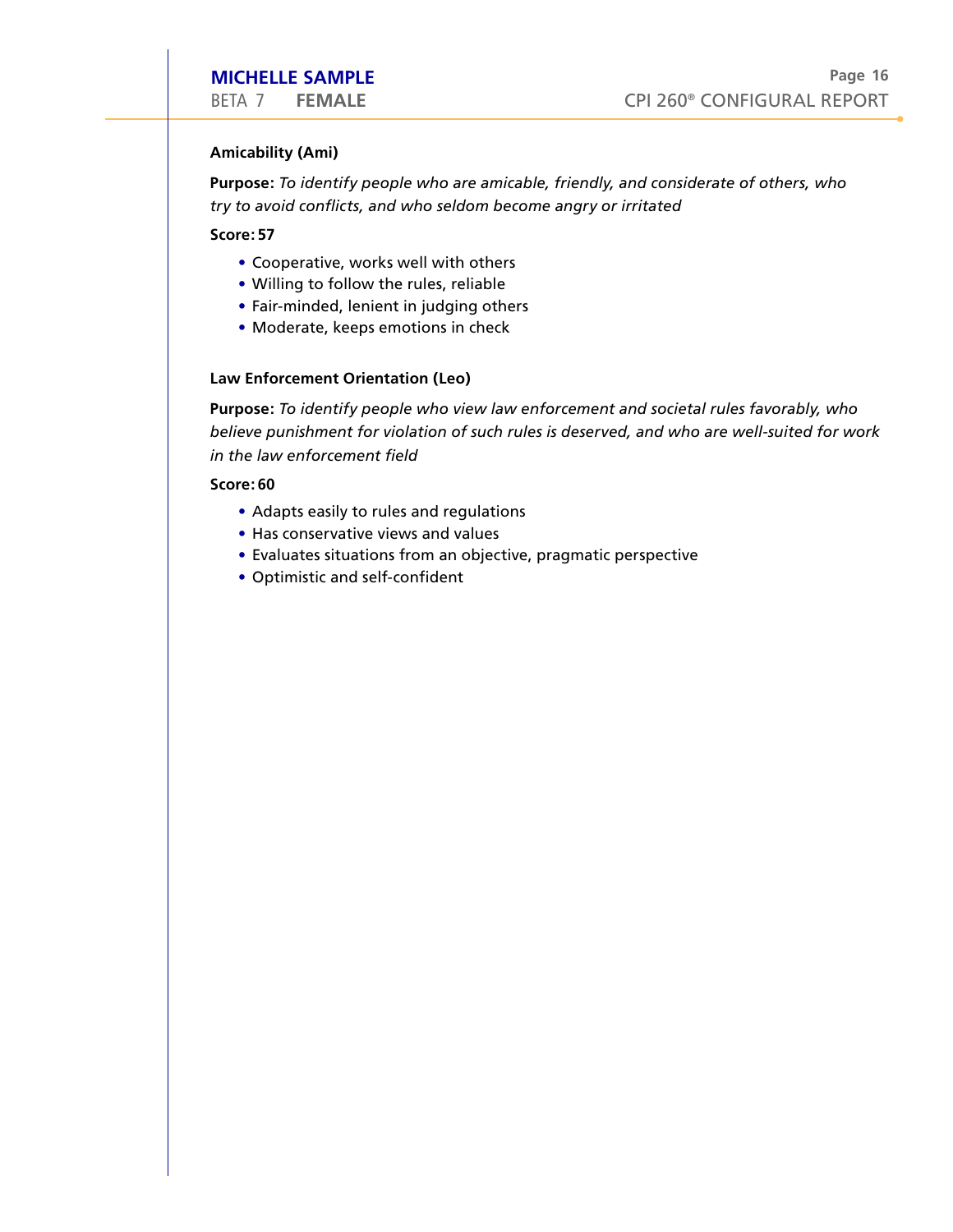## **PART V** MICHELLE SAMPLE<br>
BETA 7 FEMALE<br>
PART V<br>
CPI 260® SCALE CONFIGURATION  $\overline{a}$

In this section, the client's profile will be reviewed for the presence or absence of 80 CPI 260 scale configurations. These are configurations that expert interpreters of the inventory have These CONFIGURATIONS<br>These are configurations that expert interpreters of the inventory have<br>These are configurations that expert interpreters of the inventory have **CPI 260<sup>®</sup> SCALE CONFIGURATIONS**<br>In this section, the client's profile will be reviewed for the presence or absence of 80 CPI 260<br>scale configurations. These are configurations that expert interpreters of the inventory ha Following the presence or absence of 80 CPI 26<br>ations that expert interpreters of the inventory have<br>esent for this client are reported below.<br>rence for men and women in our basic norm sample<br>Following this, five adjective

(3,000 men; 3,000 women) is reported. use to describe persons whose profiles reveal the configuration are given, along with five adjectives seldom used to describe these persons. Selection of the adjectives is based on analyses in samples of 806 men and 550 women who were described on the Adjective mples<br>ntly<br>ive<br>n<br>Check List (ACL; Gough & Heilbrun, 1983), by panels of observers. Descriptions on the 300 ACL items ch configurat<br>men; 3,000 v<br>describe per:<br>ives seldom u<br>es in samples<br>CL; Gough & ion, its rate of occurrence for men and v<br>vomen) is reported. Following this, five a<br>sons whose profiles reveal the configurat<br>sed to describe these persons. Selection<br>of 806 men and 550 women who were a<br>Heilbrun, 1983), b vomen in our basic norm s<br>adjectives observers frequ<br>tion are given, along with<br>of the adjectives is based<br>described on the Adjective<br>Descriptions on the 300 A amples<br>ently<br>five<br>on<br>el Check<br>CL items were then correlated with the present-absent dichotomy for each configuration. CPI 260<sup>%</sup> CONFIGURAL REPORT<br>
V<br>
TO<sup>®</sup> SCALE CONFIGURATIONS<br>
Etion, the client's profile will be reviewed for the presence or absence of 80 CPI 260<br>
Etion, the client's profile will be reviewed for the presence or absence SCALE CONFIGURATIONS<br>
n, the client's profile will be reviewed for the presence or absence of 80 CPI 26<br>
rations. These are configurations that expert interpreters of the inventory have<br>
nformative. All of those present f THEMALE<br>
THEMALE CONFIGURATIONS<br>
ISON SCALE CONFIGURATIONS<br>
IS societo, the dient's profile will be reviewed for the presence or absence of 80<br>
is society, the dient's profile will be reviewed for the presence or absence o V<br>
The strain of the dient's profile will be reviewed for the presence or absence of 80 CPI 260<br>
profile prations. These are configurations that expert interpreters of the inventory have<br>
the informative. All of those pre CPI 260<sup>to</sup> CONFIGURAL REI<br>
SCALE CONFIGURATIONS<br>
SCALE CONFIGURATIONS<br>
the client's profile will be reviewed for the presence or absence of 80 CP<br>
rations. These are configurations that expert interpreters of the inventor SCALE CONFIGURATIONS<br>
the client's profile will be reviewed for the presence or absence of 80 CPI 260<br>
totions. These are configurations that expert interpreters of the inventory have<br>
formative. All of those present for t

## **Configuration 5: Dominance**  ≤ **50, Independence**  ≥ **53**

*General population base rates: 8.8% men, 5.6% women*

Men with this configuration are often described as *patient, retiring, quiet, unexcitable,* and modest. They are seldom described as conceited, outgoing, affected, egotistical, or talkative.

Women with this configuration are often described as *submissive, quiet, reserved, inhibited,*  and *modest*. They are seldom described as self-confident, assertive, dominant, outgoing, or *talkative.* 

## **Configuration 10: Dominance**  ≤ **45, Good Impression**  ≥ **60**

*General population base rates: 3.3% men, 3.9% women*

Men with this configuration are often described as *self-denying, slow, silent, obliging,* and shy. They are seldom described as sociable, active, aggressive, quick, or self-confident.

Women with this configuration are often described as *submissive, weak, shy, withdrawn,* and *modest.* They are seldom described as independent, self-confident, aggressive, dominant, or *outspoken* .

## **Configuration 44: Self-control**  ≥ **57, Good Impression**  ≥ **56, Sensitivity**  ≥ **56**

*General population base rates: 4.1% men, 3.6% women*

Men with this configuration are often described as *generous, considerate, helpful, thoughtful,*  and *trusting*. They are seldom described as wary, aggressive, quarrelsome, stubborn, or *argumentative*.

Women with this configuration are often described as *affectionate, mild, moderate, quiet,*  and *feminine*. They are seldom described as spunky, humorous, pleasure-seeking, talkative, or *unconventional.*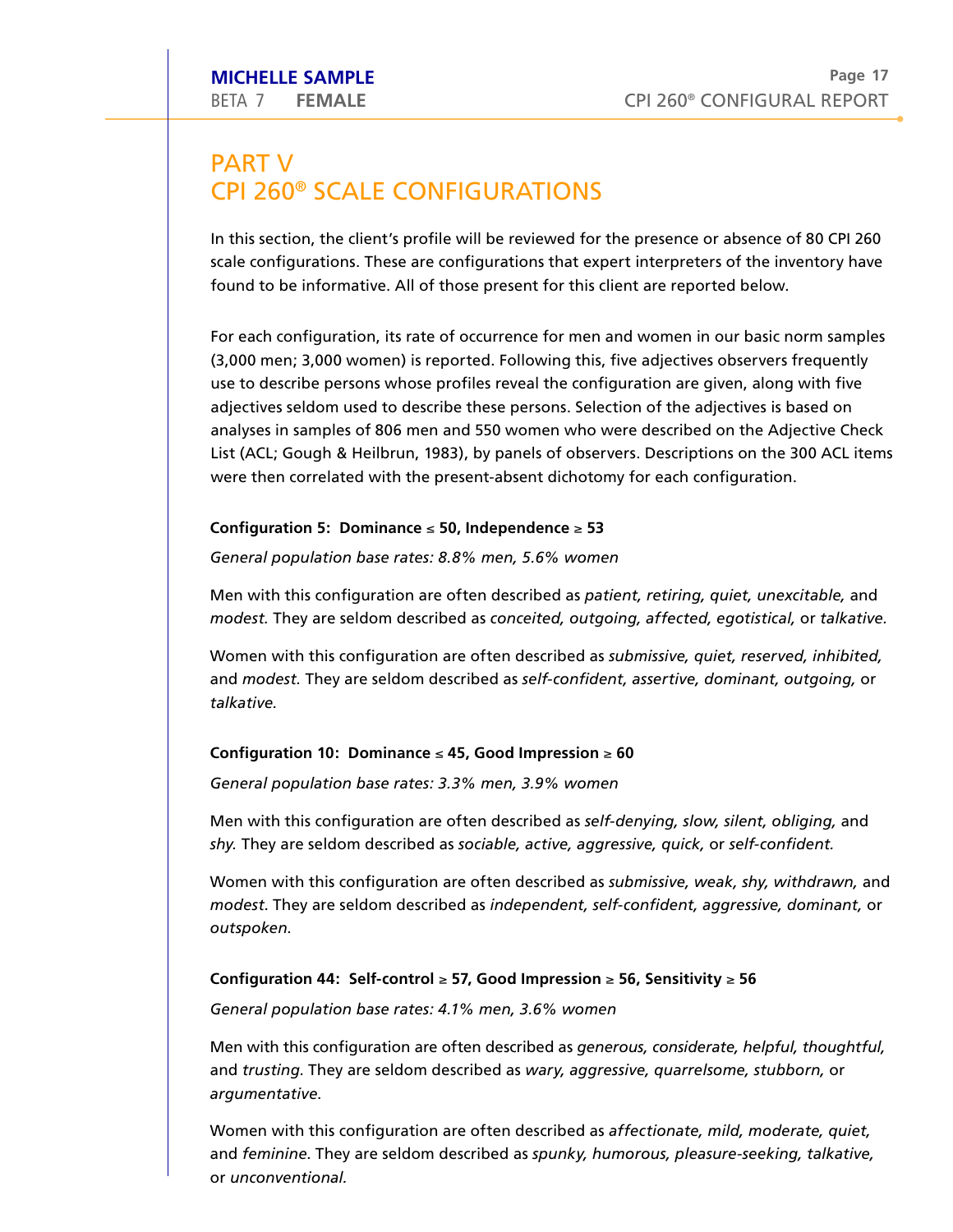## **Configuration 51: Tolerance**  ≥ **60, Achievement via Independence**  ≥ **60, Insightfulness**  ≥ **60** *General population base rates: 8.3% men, 7.7% women* They CPI 260® CONFIGURAL REPO<br> **They are seldom described as** *resourceful, efficient, foresighted,***<br>
They are seldom described as** *stolid, shallow, commonplace,*

Men with this configuration are often described as *resourceful, efficient, foresighted, thorough, and clear thinking*. *simple,* or as having a *narrow range of interests*. Mase rates: 8.3% men, 7.7% women<br>uration are often described as *resourceful, efficient, foresighted,*<br>thinking. They are seldom described as *stolid, shallow, commonplace*<br>a narrow range of interests.<br>figuration are often E<br>
Delerance  $\geq 60$ , Achievement via Independence  $\geq 60$ , Insightfulness  $\geq 6$ <br>
base rates: 8.3% men, 7.7% women<br>
uuration are often described as *resourceful*, efficient, foresighted,<br>
thinking. They are seldom des CPI 260<sup>®</sup> CONFIGURAL REF<br>
In 51: Tolerance ≥ 60, Achievement via Independence ≥ 60, Insightfulness ≥<br>
Unitor base rates: 8.3% men, 7.7% women<br>
sconfiguration are often described as *ersourceful, efficient, foresighted,*<br> ulation base rates: 8.3% men, 7.7% women<br>
is configuration are often described as *resourceful, efficient, foresighted,*<br>
and clear thinking. They are seldom described as *stolid, shallow, commonplace,*<br>
having a *narrow* CPI 260<sup>®</sup> CONFIGURAL R<br>
S1: Tolerance ≤ 60, Achievement via Independence ≤ 60, Insightfulnes<br> *Iation base rates:* 8.3% men, 7.7% women<br>
configuration are often described as *resourceful, efficient, foresighted,*<br> *Idden* ation base rates: 8.3% men, 7.7% women<br>
configuration are often described as *resourceful, efficient, foresighted,*<br>
close thinking, They are seldom described as *artodic, shallow, commonplace,*<br>
aiving a *narrow range of* 

Women with this configuration are often described as *efficient, ambitious, clear thinking, logical*, and *capable*. They are seldom described as bitter, resentful, simple, suspicious, or *slow.* 

### **Configuration 52: Tolerance**  ≥ **56, Insightfulness**  ≥ **54, Flexibility**  ≥ **53, Sensitivity**  ≥ **52**

*General population base rates: 4.8% men, 1.9% women*

Men with this configuration are often described as *reflective, sensitive, tolerant, thoughtful,*  and *understanding*. They are seldom described as *loud*, boastful, tough, opportunistic, or *aggressive*. They are seldom described as *resourceful, efficient, foresighted,*<br> *Mear thinking.* They are seldom described as *stolid, shallow, commonplace,*<br> *ing a narrow range of interests.*<br> *s* configuration are often described

Women with this configuration are often described as *quiet, artistic, dreamy, forgetful,* and absent-minded. They are seldom described as bossy, forceful, loud, opinionated, or autocratic.

#### Configuration 67: Sensitivity ≥ 54, Work Orientation ≥ 54, Leadership ≤ 50

*General population base rates: 3.2% men, 4.7% women*

Men with this configuration are often described as *painstaking, slow, withdrawn, apathetic,*  and *modest*. They are seldom described as enterprising, active, ambitious, energetic, or *assertive.*

Women with this configuration are often described as *meek, shy, submissive, quiet,* and dependent. They are seldom described as argumentative, assertive, confident, forceful, or *bossy*.

### **Configuration 68: Sensitivity**  ≥ **57, Amicability**  ≥ **57**

*General population base rates: 4.2% men, 5.4% women*

Men with this configuration are often described as *considerate, sensitive, gentle, patient,*  and *tolerant*. They are seldom described as *daring, aggressive, tough, headstrong, or quarrelsome*.

Women with this configuration are often described as *gentle, unselfish, shy, peaceable,*  and sensitive. They are seldom described as argumentative, assertive, forceful, aggressive, or *bossy.*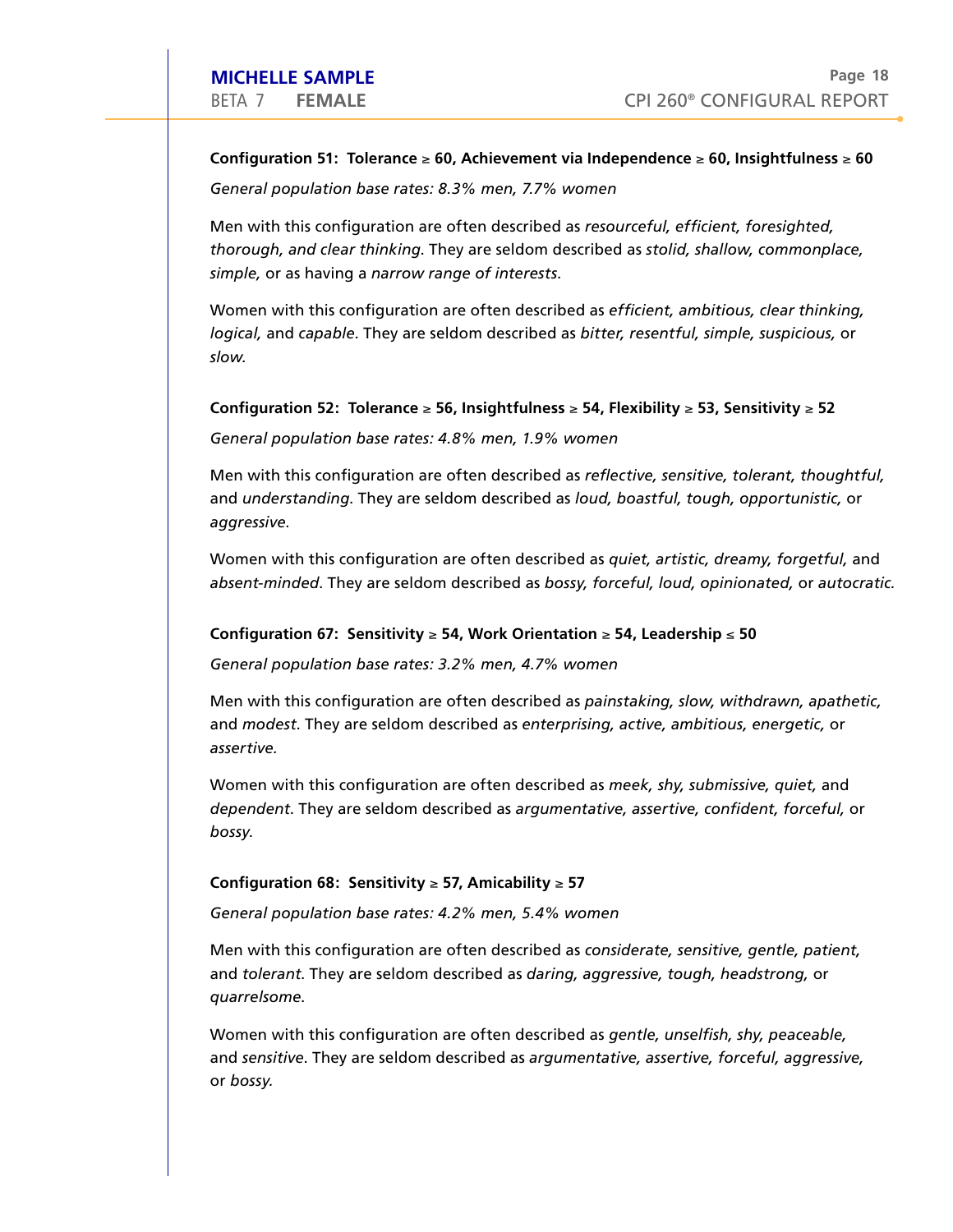# PART VI MICHELLE SAMPLE<br>
BETA 7 FEMALE

CPI 260<sup>®</sup><br>
PART VI<br>
AN INDIVIDUALIZED Q-SORT DESCRIPTION RETA 7 FEMALE<br>
RETA 7 FEMALE<br>
PART VI<br>
AN INDIVIDUALIZED Q-SORT DESCRIPTION<br>
Reported below is an array of 50 Interpersonal Q-Sort (IQS; Gough, 1958) items, intended

Reported below is an array of 50 Interpersonal Q-Sort (IQS; Gough, 1958) items, intended<br>to predict what a knowledgeable and perceptive observer would say about the respondent.<br>The items are grouped into seven clusters: **CATELLE SAMPLE**<br> **CART VI**<br> **CANT VI**<br> **CANT VI**<br> **CANT CONT DIVIDUALIZED Q-SORT DI**<br> **Reported below is an array of 50 Interpersonal Q-**<br>
to predict what a knowledgeable and perceptive<br>
The items are grouped into seven c **EFTA 7 FEMALE**<br> **EPRAT VI**<br> **EPRAT VI**<br> **EPRAT VIOUS ALIZED Q-SORT DESCRIPTION**<br> **Reported below is an array of 50 Interpersonal Q-Sort (IQS; Gough, 1951**<br> **O** redict what a knowledgeable and perceptive observer would say PART VI<br>
PART VI<br>
PART VI<br>
PART VI<br>
PART VI<br>
AN INDIVIDUALLIZED Q-SORT DESCRIPTION<br>
Reported below is an array of 50 interpersonal Q-Sort (IQS; Gough, 1958) items, intended<br>
to predict what a knowledgeable and perceptive o **PART VI**<br> **PART VI**<br> **EFRACT CONTST ANTS ANTS ANTS ANTS AND INDUVIDUALIZED Q-SORT DESCRIPTION**<br> **Reported below is an array of 50 interpresonal Q-Sort (IQS; Goto predict what a knowledgeable and perceptive observer wouse<br>** 

- 3 statements very likely to be true
- 6 statements quite likely to be true
- 9 statements somewhat likely to be true
- 14 statements in a neutral or middle category
- 9 statements somewhat unlikely to be true
- 6 statements quite unlikely to be true
- 3 statements very unlikely to be true

6 statements quite likely to be<br>9 statements somewhat likely<br>14 statements in a neutral or n<br>9 statements somewhat unlikely<br>6 statements quite unlikely to<br>3 statements very unlikely to<br>The IQS array based on this client's e true<br>' to be true<br>niddle category<br>ely to be true<br>be true<br>CPI 260 protocol is as follows.

#### **Category 7.** *Descriptions very likely to be true*

- 27. Independent, intelligent, and self-reliant; values achievement
- 28. Easily embarrassed; feels inferior and inadequate
- 25. Well-organized, capable, patient, and industrious; values achievement

- 
- 13. A conscientious and serious-minded person
- 39. A good listener, draws other people out; has a knack for getting others to "be themselves"
- 17. Patient, self-controlled; exercises restraint
- 
- 

#### **Category 5.** *Descriptions somewhat likely to be true*

- 48. Wedded to routine; made anxious by change and uncertainty
- 23. Gets along well with others; able to "fit in" easily in most situations
- 
- 24. Awkward, ill-at-ease, shy
- 
- 
- 
- 35. Gentle, considerate, tactful in dealing with others; appreciative and helpful
- 47. Warm and unpretentious in behavior; a comfortable and uncomplicated person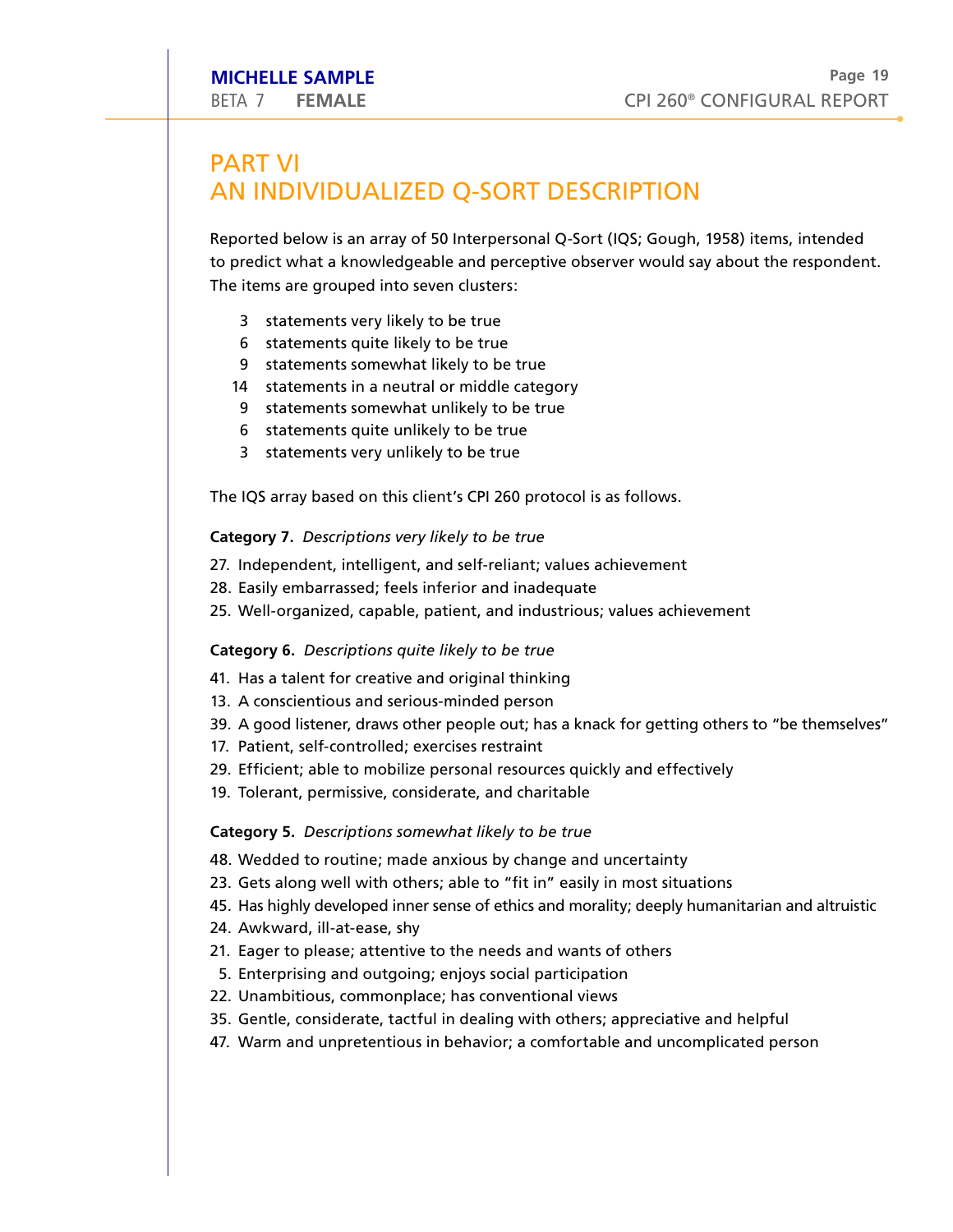### **Category 4.** *Descriptions in a neutral or middle zone*

- 30. Worried, preoccupied; feels tense and nervous
- 
- 
- 
- **MICHELLE SAMPLE**<br> **CPI 260<sup>®</sup> CON<br>
Category 4. Descriptions in a neutral or middle zone<br>
30. Worried, preoccupied; feels tense and nervous<br>
26. Unimaginative, literal-minded, slow and deliberate<br>
15. Honest, straightforwa EXECT ANNALL SAMPLE**<br> **EXECT ANNALL CATE COMPT CONTANT MARK CONT MARK CONTED SOLUTE ON MARK SEE SEE STARB AND MOT SOLUTE ON MARK SEE SEE STARB FOR SHEAR SEE SHEAR SEE SHEAR SEE SHEAR SEE SHEAR SEE SHEAR SEE SHEAR SEE SHEA** MICHELLE SAMPLE<br>
BETA 7 FEMALE CPI 260<sup>®</sup><br>
Celees and nervous<br>
26. Unimaginative, literal-minded, slow and deliberate<br>
15. Honest, straightforward, mature; has realistic outlook<br>
16. Derised and self-confident; not trouble **CHELLE SAMPLE**<br>
CPI 260<sup>®</sup><br>
Category 4. Descriptions in a neutral or middle zone<br>
20. Worried, preoccupied; feels tense and nervous<br>
20. Unimaginative, literal-minded, slow and deliberate<br>
15. Honest, straightforward, mat
- 37. Is a likable person, interesting and pleasant to be with
- 
- 
- 
- 20. Submissive; gives in easily; lacking in self-confidence 2. Impulsive, uninhibited; easily angered and irritated
- 
- 11. Alert, energetic; has a positive attitude; seldom complains
- 
- 

#### **Category 3.** *Descriptions somewhat unlikely to be true*

- 3. Ambitious; likely to succeed in most things undertaken
- 
- 
- 
- 36. Active, robust in manner; hard-headed and forthright in judgment
- 49. Is an effective leader; able to elicit the response and cooperation of others
- 32. Lazy, indifferent about duties and obligations; generally undependable and immature **MICHELLE SAMPLE**<br>
<sup>Page</sup> 2ER / FEMALE<br> **CPI 260**<sup>\*</sup> CONFIGURAL REPOR<br> **CREAD /**<br> **SO** Worrind, preocupied; feels tense and nervous associates<br>
26. Unimaginative, literal-minded, slow and deliberate<br>
25. Unimaginative, lit
- of others **MICHELLE SAMPLE**<br>
BETA 7 FEMALE<br>
BETA 7 FEMALE<br>
Category 4. Descriptions in a neutral or midd<br>
30. Worried, preoccupied; feels tense and nel<br>
26. Unimaginative, literal-minded, slow and d<br>
5. Honest, straightforward, matu **Category 4.** *Descriptions in a neutral or middle zone*<br>
DETA 7 FEMALE CPI 260<sup>o</sup> CONFIGUR<br> **CALC CATE CATE (SECT AND A DEFA AND A DEFA AND A DEFA AND A DEFA AND A DEFA AND A DEFA AND A DEFA AND A DEFA AND A DEFA AND A SU IMCHELLE SAMPLE**<br> **CPI 260\* CONFIGURAL REPORT**<br> **CPI 260\* CONFIGURAL REPORT**<br> **CREQODY 4.** Descriptions in a neutral or middle zone<br> **30.** Worried, preoccupied; feels tense and nervous<br> **30.** Worming Instead and from fide **EVERT SAMPLE**<br>
<sup>Page</sup><br>
261890ry **44.** Descriptions in a neutral or middle zone<br>
26. Worrind, measure cocupies of tests reade and alerous correlation<br>
26. Unimaginative, litteral middled, slow and deliberate<br>
15. Honest, s PMICHELLE SAMPLE<br>
CPI 260<sup>o</sup> CONFIGURAL REM<br>
CPI 260<sup>o</sup> CONFIGURAL REM<br>
CPI 260<sup>o</sup> CONFIGURAL REM<br>
Category 4. Descriptions in a neutral or middle zone<br>
26. Unimaginative, literal-minded, slow and delibrate<br>
26. Unimaginat
- 

- and problems of others
- 
- 
- destructively
- 
- 

- 
- 
-